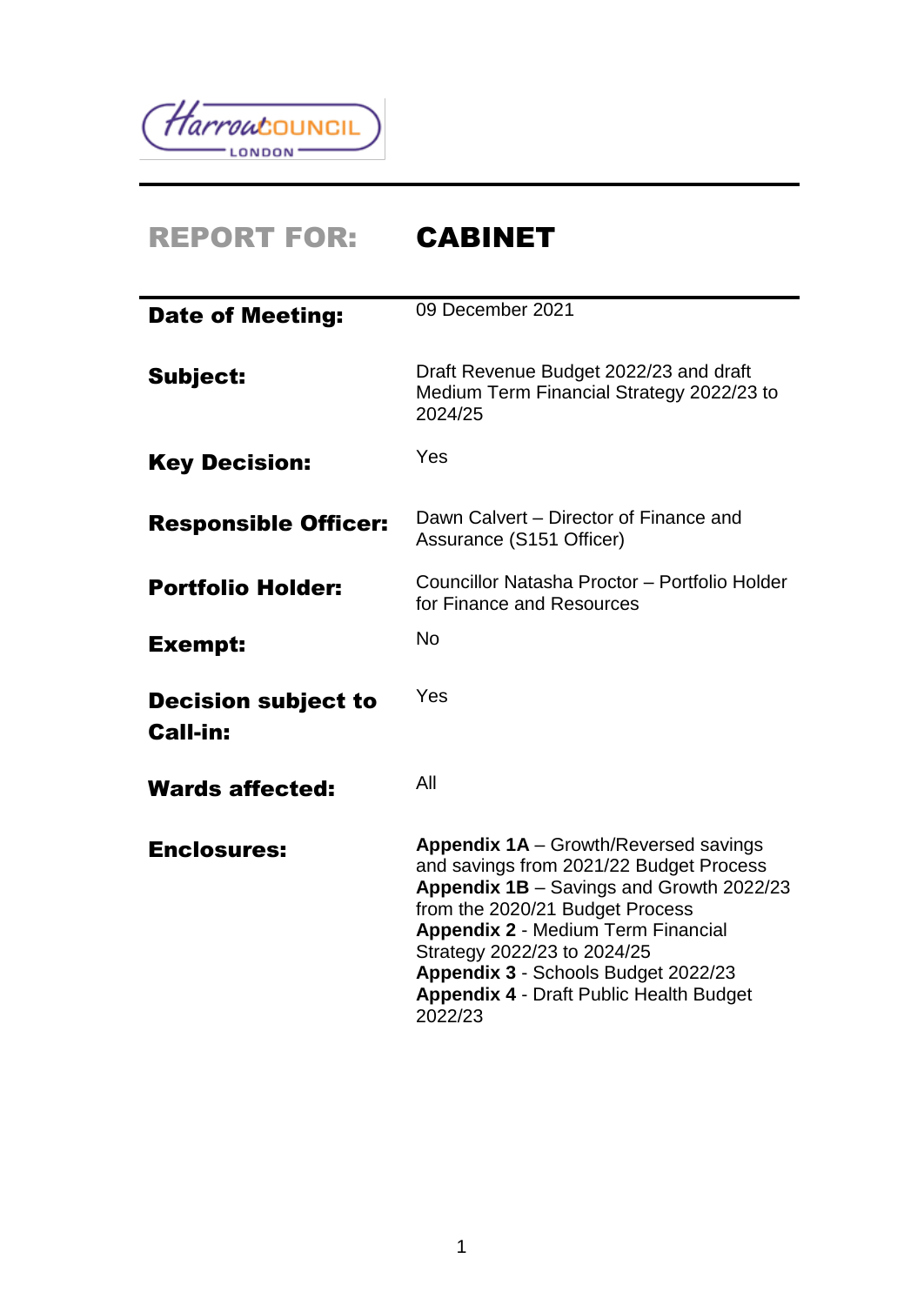This report sets out the draft revenue budget for 2022/23 and draft Medium Term Financial Strategy (MTFS) for 2022/23 to 2024/25. The budget and MTFS will be brought back to Cabinet in February 2022 for final approval and recommendation to Council.

#### **Recommendations:**

Cabinet is requested to:

- 1) Approve the draft budget for 2022/23 and the MTFS 2022/23 to 2024/25 for general consultation as set out in Appendices 1 and 2 so that Cabinet may later consider the budget in light of the consultation responses and the equality impact assessment (s) before it is referred to Council in February 2022.
- 2) Note the Spending Review 2021 confirmed broad plans for public spending for 2022/23, which will impact on local government, and that the draft budget will be updated when the detail is announced in the Indicative Financial Settlement which is expected mid to late December followed by the Final Settlement no later than January 2022 (paragraph 1.10).
- 3) Note the balanced budget position for 2022/23, the estimated budget gap of £14.847m for 2023/24 and an estimated balanced budget for 2024/25 based on the scenario of a Council Tax increase of 2.99% per annum over all three years of the MTFS (Table 2).
- 4) Note the use of £15.7m Budget Planning Reserve MTFS to achieve the balanced budget position for 2022/23 which is reversed out in the following year (Table 2).
- 5) Note the proposal to increase core Council Tax by 1.99% per annum 2022/23 to 2024/25 in line with Central Government spending power calculations (Table 2 and paragraph 1.20).
- 6) Note the proposal to increase Council Tax by 1% per annum 2022/23 to 2024/25 in line with Central Government spending power calculations in respect of the Adult Social Care Precept (Table 2 and paragraph 1.20).
- 7) Note the requirement to develop a fully costed budget and implementation plan to support the estimated financial challenges over the MTFS for presentation to Cabinet (paragraph 1.40).
- 8) Note there are no proposed structured changes to the schools funding formula for 2022/23 as set out in Appendix 3 and paragraph 1.47.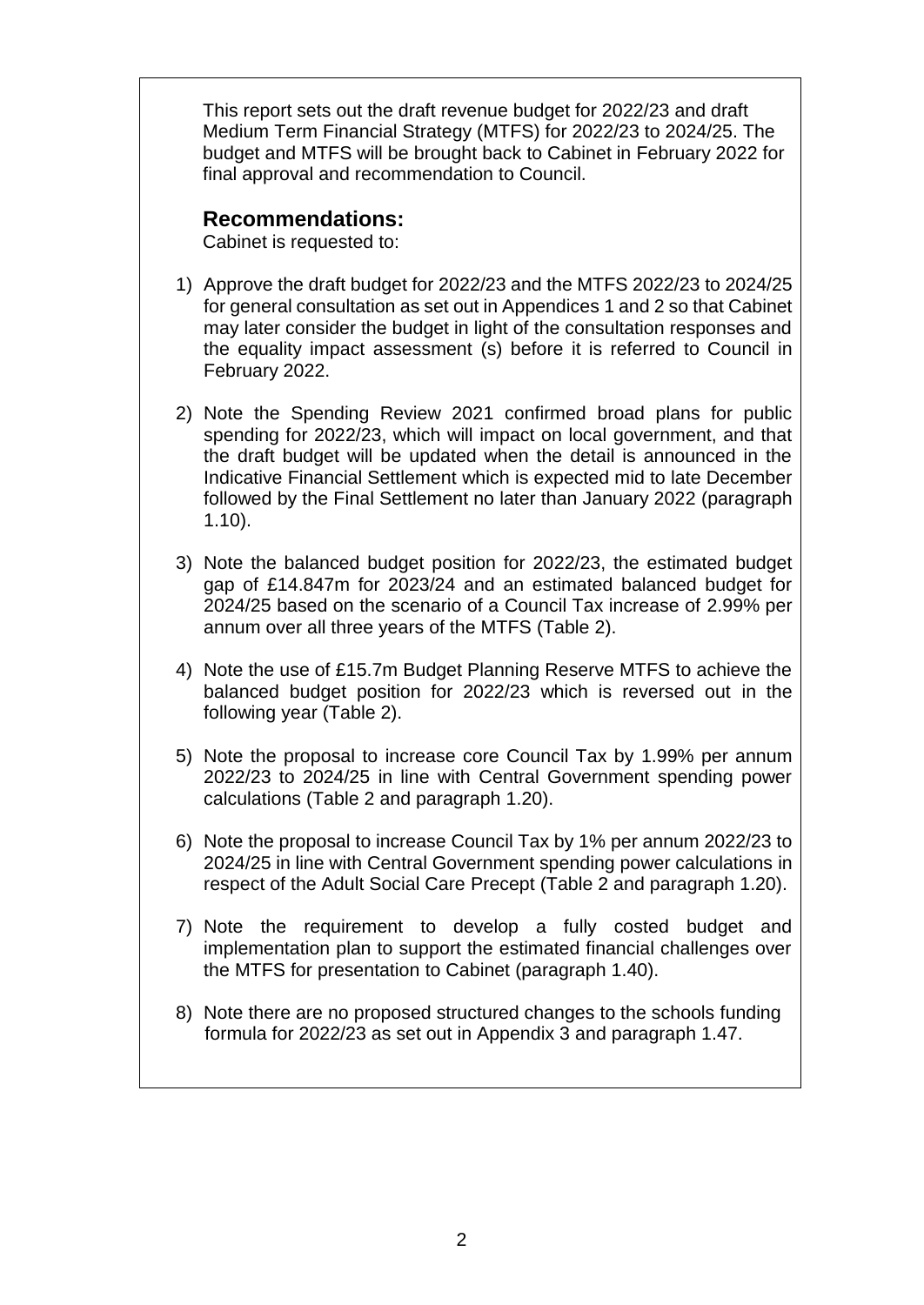- 9) Approve the draft Public Health budget for 2022/23 as set out in Appendix 4.
- 10) Note the assumed funding for the protection of social care 2022/23 through the BCF as set out in paragraphs 1.51 to 1.54.
- 11) Authorise the Director of Finance and Assurance, following consultation with the Portfolio Holder for Finance and Resources, to agree Harrow's 2022/23 contribution to the London Borough's Grant Scheme (paragraph 1.57).

 Final approval will be sought from Cabinet and Council in February 2022.

# **Reason: (For recommendations)**

To ensure that the Council publishes a draft budget for 2022/23 and a draft three Year MTFS to 2024/25.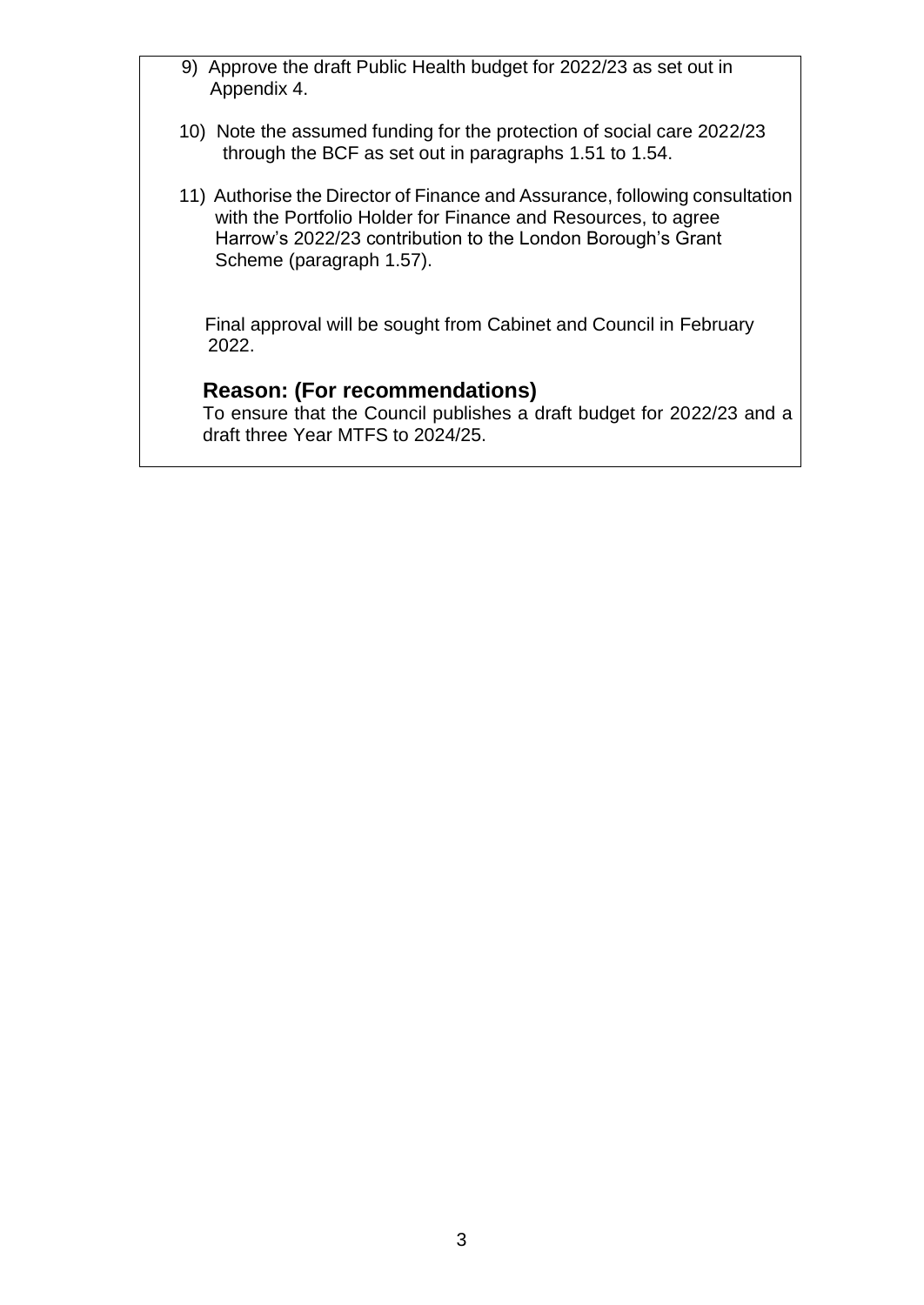# Section 2 – Report

#### **BACKGROUND**

- 1.1 Prior to the Covid-19 pandemic, Local Government finances continued to have a very difficult decade. A number of bodies, over recent years, have published studies which paint a similar picture of the challenges faced by the sector. In its recent publication 'The Local Government Finance System: Overview and Challenges', the National Audit Office provided an insight into such challenges including:
	- After removing Council Tax, spending power funded by central government fell in real terms by more than 50% on a like for like basis between 2010/11 and 2020/21 with the reliance on Council Tax growing significantly over this period.
	- Funding reductions have coincided with growing service demand and cost pressures:
		- $\circ$  The population as a whole has grown by 7% since 2010/11.
		- o Between 2010/11 and 2019/20 the number of adults aged 65 to 84 has increased by 21% and those over 85 have increased by 20%
		- o Overall gross spending on Children's social care has increased by 17% between 2010/11 and 2019/20
		- o The number of homeless households in temporary accommodation has increased from approximately 48,000 in 2010/11 to approximately 92,000 by 2019/20
- 1.2 In their publication 'Local Government Funding Moving the conversation' (June 2018) the Local Government Association shared a similar picture with their key statistics including:
	- Analysis indicated that local services face a funding gap of £7.8billion by 2025 of which £6.6 billion would relate to Adults social care and Children's services.
	- By 2020, local authorities will have faced a reduction to core funding from central Government of nearly £16 billion over the preceding decade.
- 1.3 In their press release following Spending Review 21, London Councils highlighted the specific challenges for London with borough's seeing a 25% reduction in funding since 2010 even though population growth means there are now a million more Londoners.
- 1.4 With the Local Government sector being at the forefront of the response to both the public health and economic crises caused by Covid 19, it is hardly surprising that the pandemic has had a significant impact on local government finances which were already in a difficult position. Throughout the pandemic London Councils have monitored the financial impact of Covid-19 on boroughs using the monthly returns submitted to the Department for Levelling Up, Housing and Communities (DLUHC). Current findings show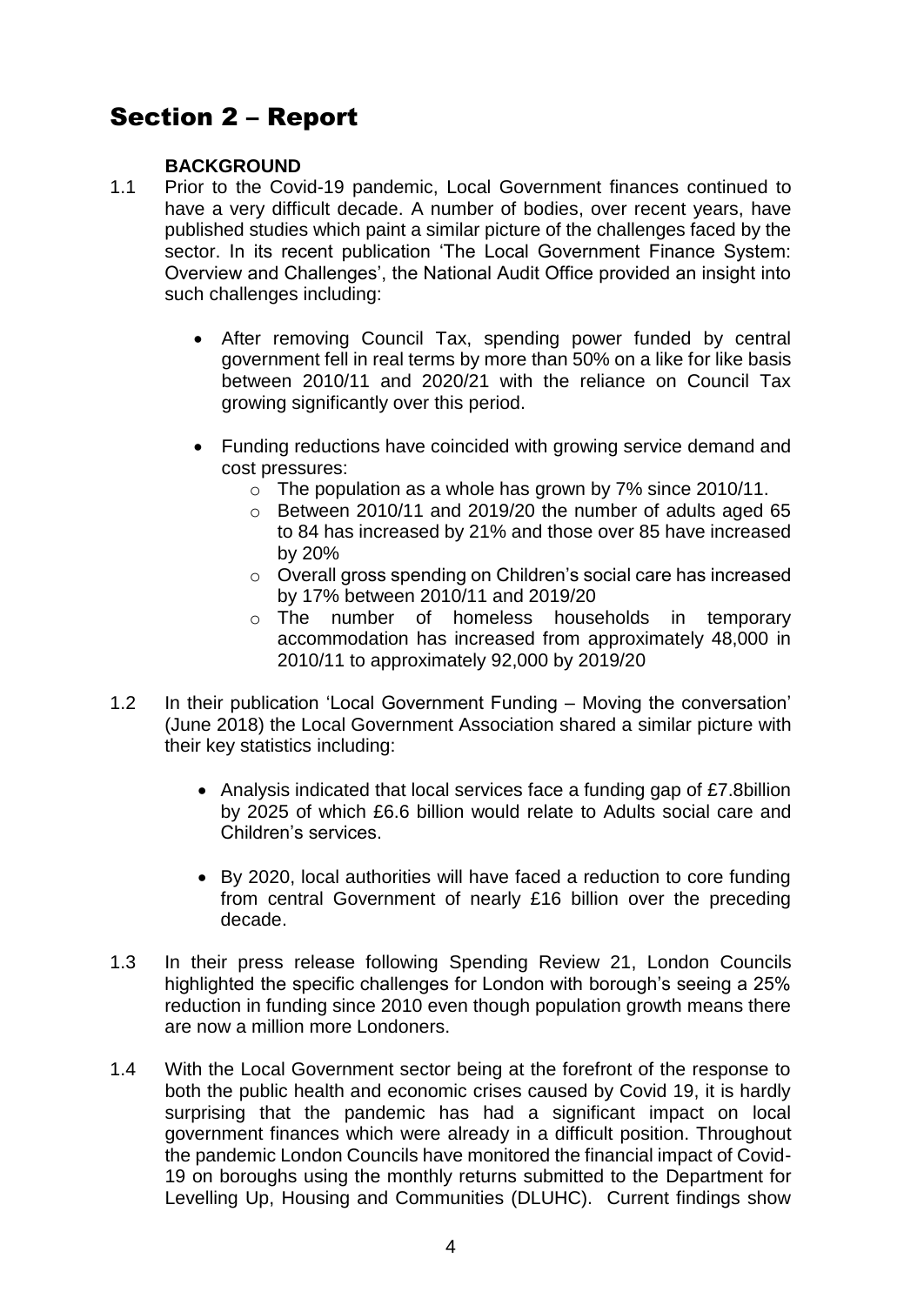that, as at September 2021, Boroughs are forecasting just over £1b of additional funding pressures in 2021/22. Total estimated funding for 2021/22 is £666b therefore funding announced so far falls short of the estimated impact by £384m.

1.5 Harrow remains one of the lowest funded Councils both within London and nationally. Table 1 below summarises the key financial changes over the 9 year period up to 2022/23:

|              |         |                 |                 |         | Additional |                 |               |                        |                    |
|--------------|---------|-----------------|-----------------|---------|------------|-----------------|---------------|------------------------|--------------------|
|              |         |                 |                 |         | Revenue    |                 |               |                        | <b>Council Tax</b> |
|              | Revenue |                 |                 |         | from       |                 | Revised       | Amount to be as a % of |                    |
|              | Support | Demand Led      | Technical       |         | Council    | <b>Business</b> | <b>Budget</b> | raised from            | <b>Budget</b>      |
|              | Grant   | Growth          | Growth          | Savings | Tax        | Rate            | Requirement   | Council Tax            | Requirement        |
|              | £000    | £000            | £000            | £000    | £000       | £000            | £000          | £000                   | $\frac{0}{0}$      |
| 2013/14      | 52.1    | 10 <sup>°</sup> | 10 <sup>°</sup> | $-22$   | $-1.8$     | 14.7            | 181,063       | 93,039                 | 51                 |
| 2014/15      | 42.6    | 5.5             | $-2.1$          | $-10$   | $-1.9$     | 14.5            | 174,426       | 95,067                 | 55                 |
| 2015/16      | 32      | 7.7             | 5.9             | $-20.6$ | $-3.4$     | 14              | 166,171       | 98,496                 | 59                 |
| 2016/17      | 21.9    | 4.7             | 9.5             | $-16.6$ | $-6.8$     | 13.2            | 164,987       | 105,256                | 64                 |
| 2017/18      | 13      | 10.7            | $-0.6$          | $-10.2$ | $-7.3$     | 14.4            | 164,804       | 112,530                | 68                 |
| 2018/19      | 7.3     | 9.8             | 1.7             | $-7.4$  | $-5.3$     | 14.4            | 168,917       | 117,804                | 70                 |
| 2019/20      | 1.6     | 7.4             | -4              | $-5.2$  | $-8.5$     | 14.4            | 167,081       | 126,295                | 76                 |
| 2020/21      | 1.6     | 5.1             | 5.7             | $-3.8$  | $-7.2$     | 14.9            | 174,762       | 133,492                | 76                 |
| 2021/22      | 1.6     | 16.5            | $-6.7$          | $-3.6$  | $-6.4$     | 14.9            | 178,856       | 139,706                | 78                 |
| 2022/23      | 1.6     | 4.2             | 0.9             | 1.0     | $-6.5$     | 15.1            | 185,482       | 146,185                | 79                 |
| <b>Total</b> | 50.5    | 81.6            | 20.3            | $-98.4$ | $-55.1$    |                 |               |                        |                    |

**Table 1: Summary of Key Financial Changes 2013/14 to 2022/23**

Over the 10-year period, the table shows:

- The Council's Revenue Support Grant (RSG), its main source of funding from central government, has reduced by 97% to just £1.6m, a reduction of £50.5m. To set this in context, the Council's net revenue budget requirement to support service delivery is £185.4m.
- In addition to the RSG, the Council does receive a number of other grants to support services. In the current financial year government grants are estimated at £329m however these grants are all ring fenced to specific areas of activity and cannot be used to support the core budget. The most significant of the grants include the Dedicated Schools Grant (£138m), Housing Benefits Grants (£116m) and Public Health Grant (£11m). The RSG is un ringfenced and the Council has the discretion to spend it across all services hence why its reduction has caused significant challenges.
- Until SR 21 and the allocation of the Core Spending Grant, the Council has not received additional funding to meet demographic and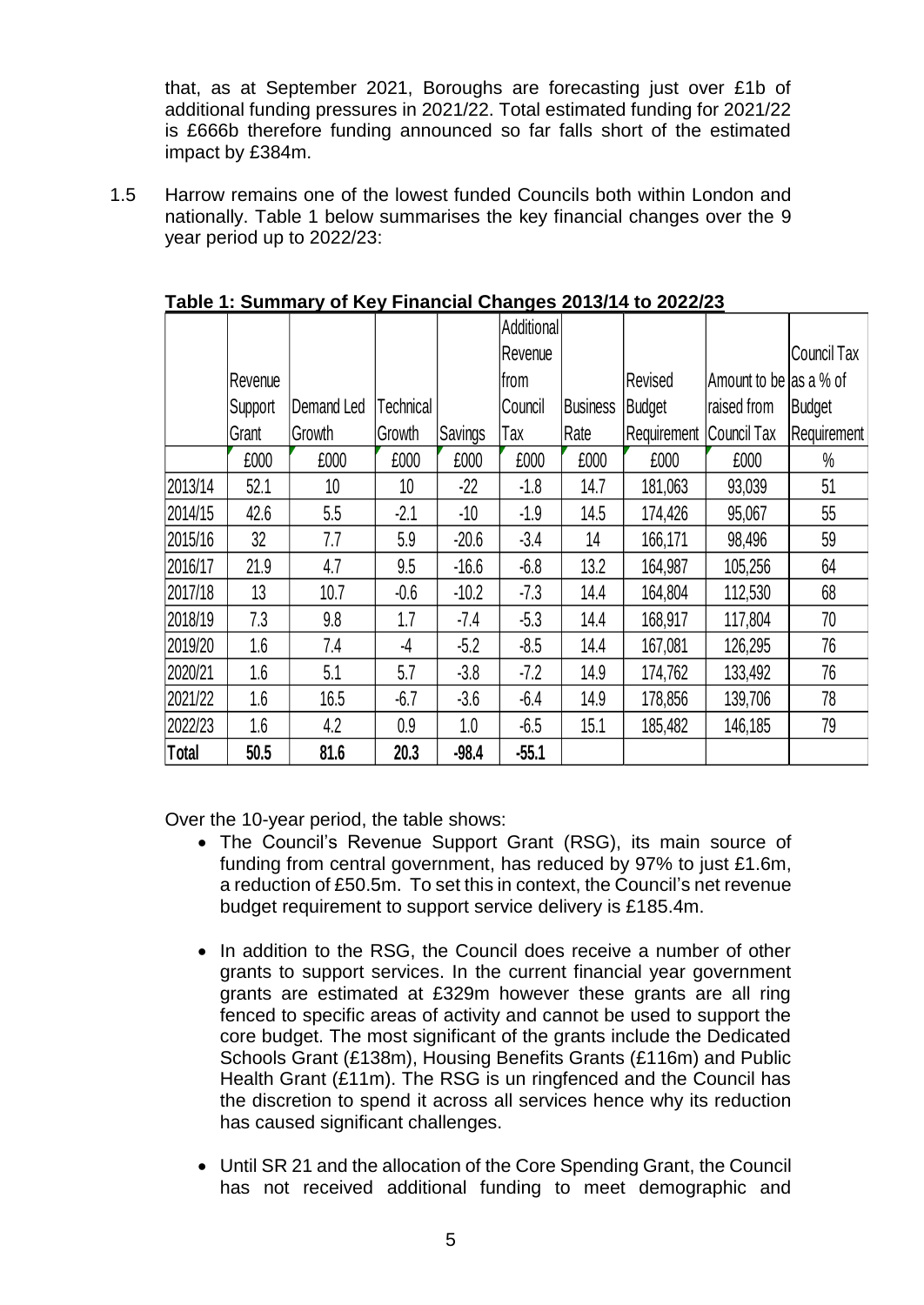inflationary pressures. Therefore, growth of circa £81.6m has had to be provided to fund the continued pressures on front line services, including adults and children's social care, homelessness and waste services. Technical growth of £20.3m has had to be provided to fund inflationary pressures (pay and non-pay) and the cost of capital investment for which the council receives no additional funding.

- These three factors have taken the total budget shortfall to find over the nine years to £152.4m to achieve a balanced budget.
- Savings and efficiencies of £98.4m have been achieved but the profiling of these savings, and how the quantum has reduced in recent years, demonstrates the challenges of finding sustainable savings year on year. For the first time in 2020/21 the Council had to rely upon the use of reserves to balance its budget. Thankfully, through tight financial management, these reserves are now unlikely to be drawn down and can be retained to support the even larger pressures the Council faces over its MTFS.
- Council Tax has been increased largely in line with referendum limits and full use has been made of the Adults Social Care precept, both of which are in line with central government expectation. Again for 2022/23, the Council has little limited options and is proposing the maximum allowable increase in Council Tax of 2.99% which increases the transfer of responsibility onto the council taxpayer to 79%. It is important to note that again the Council is following central government expectations in terms of Council Tax increases as per their spending power calculations.
- 1.6 Despite all reasonable actions, including council tax increases, significant savings, and efficiencies and generating income, it still remains a considerable challenge for the Council to balance its annual budget in light of continued demand pressures, demographic changes and inflationary pressures compounded by a historically low funding base. In February 2021 full Council approved the Medium Term Financial Strategy (MTFS) 2021/22 to 2023/24. Despite achieving a balanced budget for 2021/22, there remained a budget gap of £29.749m over the final two years of the MTFS.
- 1.7 A budget gap of £29.749m is enough of a significant financial challenge from which to refresh the MTFS. Factor into this a disproportionate impact of Covid- 19 on the Borough and it leaves the Council in a grave financial position facing very difficult budget decisions. Covid-19 has had a disproportionate impact on the residents of Harrow. Since August 16th there have been 9,117 diagnosed cases of Covid-19 in Harrow, which represents a rate of 3,613 per 100,000 residents, a rate significantly higher than London of 3,110 per 100,000. Since the start of the pandemic the rate of deaths within 28 days of a positive test in London was 189 per 100,000 residents, in Harrow the rate was 218.

The Covid-19 pandemic has shown a light on existing health disparities within particular community cohorts which need managing. A particular example is the significant migration of the Romanian Community into Harrow. In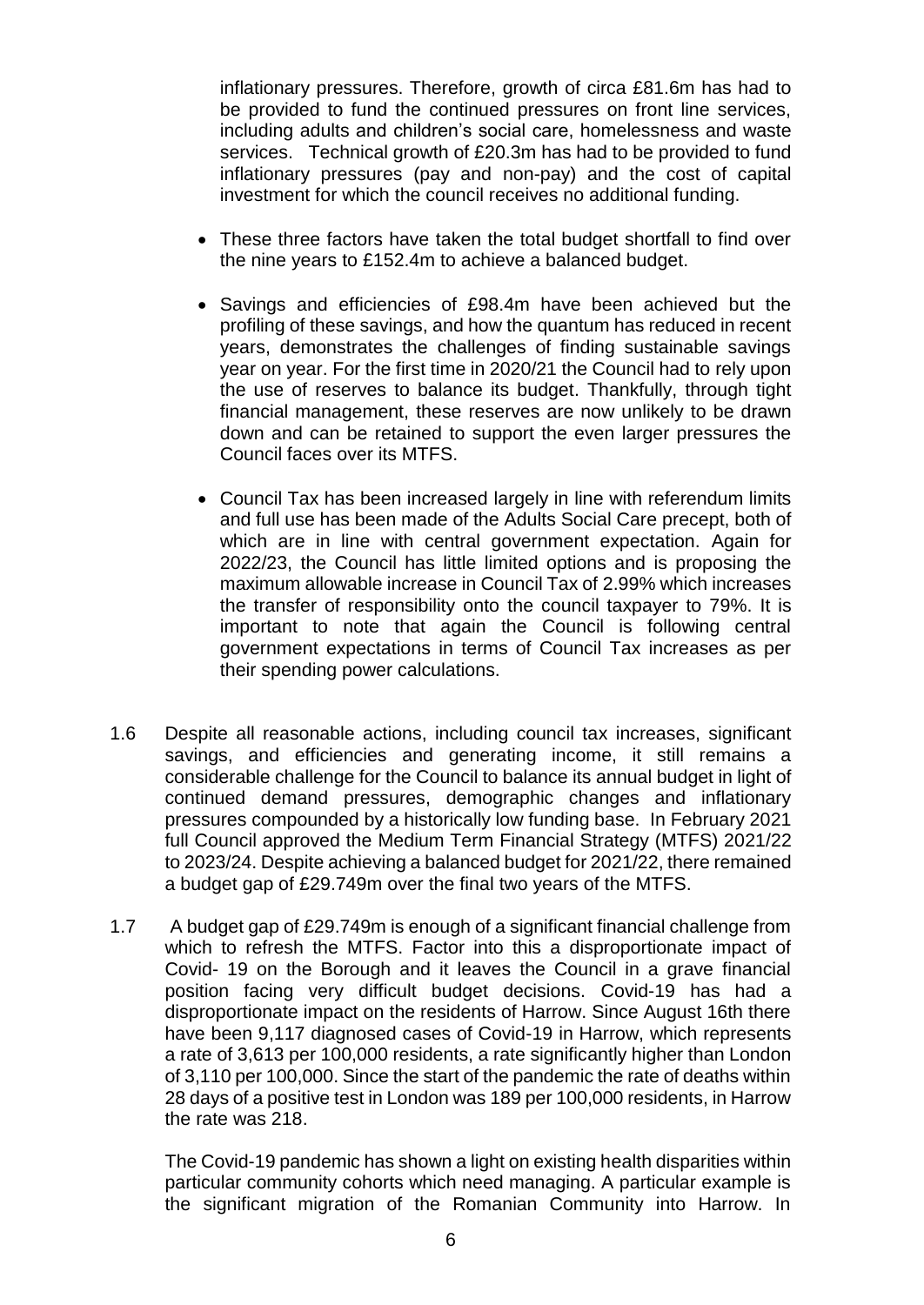proportion to the overall population of the borough, Harrow has the highest number of Romanian residents in the country – 34,090 which represents 57.6 percent of our total European population (EUSS Statistics Home Office March 2021). It is in such community cohorts, that we have found higher degrees of vaccine hesitancy and reluctance to undertake Cvoid-19 testing which presents not only a health risk to the community, but also a risk to Harrow's Councils recovery plans.

- 1.8 Covid-19 has been shown to disproportionately affect older people and people from BME communities. Both these groups are more likely to become ill from Covid-19, require admission to hospital and subsequent support, and both these groups are more highly represented in Harrow than many other London Boroughs. The high number of 57 residential and care homes in Harrow, and outbreaks within them have certainly contributed to the high number of cases of Covid-19 in Harrow.
- 1.9 The disproportionate impact felt by Harrow has not been matched by a proportionate share of funding. Analysis shows that, over the four tranches of Emergency Funding received, Harrow ranked in 108th position nationally (out of 339) and across London in  $26<sup>th</sup>$  position (out of 33, which is  $8<sup>th</sup>$  lowest). In terms of the £1.55b grant allocated in the current financial year to Local Authorities to meet additional Covid-19 expenditure, Harrow received £6.051m, the 7<sup>th</sup> lowest allocation across London.

#### **SUMMARY**

1.10 The draft budget set out in this report shows an updated MTFS with several changes which Cabinet are asked to note. The changes achieve a balanced budget position for 2022/23, a budget gap of £14.847m for 2023/24 and an estimated balanced budget position for 2024/25. It's important to note that for 2024/25, a number of the budget adjustments are estimated at a high level due to the challenges of forecasting complex issues such as demand and demographics so far in advance. As the budget is approved annually the latter two years of the MTFS will be subject to much review and adjustment before finally being approved.

The draft MTFS is based on the SR 21, announced 27 October, which confirmed broad plans for public spending for the three years 2022/23 to 2024/25. SR 21 contained several policies and announcements which will impact on local government although the detail of these will only become clear in the Local Government Indicative Financial Settlement expected mid-December. There is still uncertainty around a number of adjustments, the most significant uncertainties being external grants and in particular the £1.5b per annum core spending grant. Estimates have been based on the most up to date information known at the time of setting the draft MTFS. but is very likely this position will change following the indicative settlement and this change could be for the better or worse. The final settlement is expected to be agreed no later than the end of January 2022. Whilst it is intended that Members will approve the MTFS in February 2022, it could still be subject to assumptions in relation to grant settlements, council tax income, legislation and demographics. The Council does hold a contingency for unforeseen items (£1.248m) which is intended to support uncertainties and the Council will still be required to review the Council's budget on a yearly basis.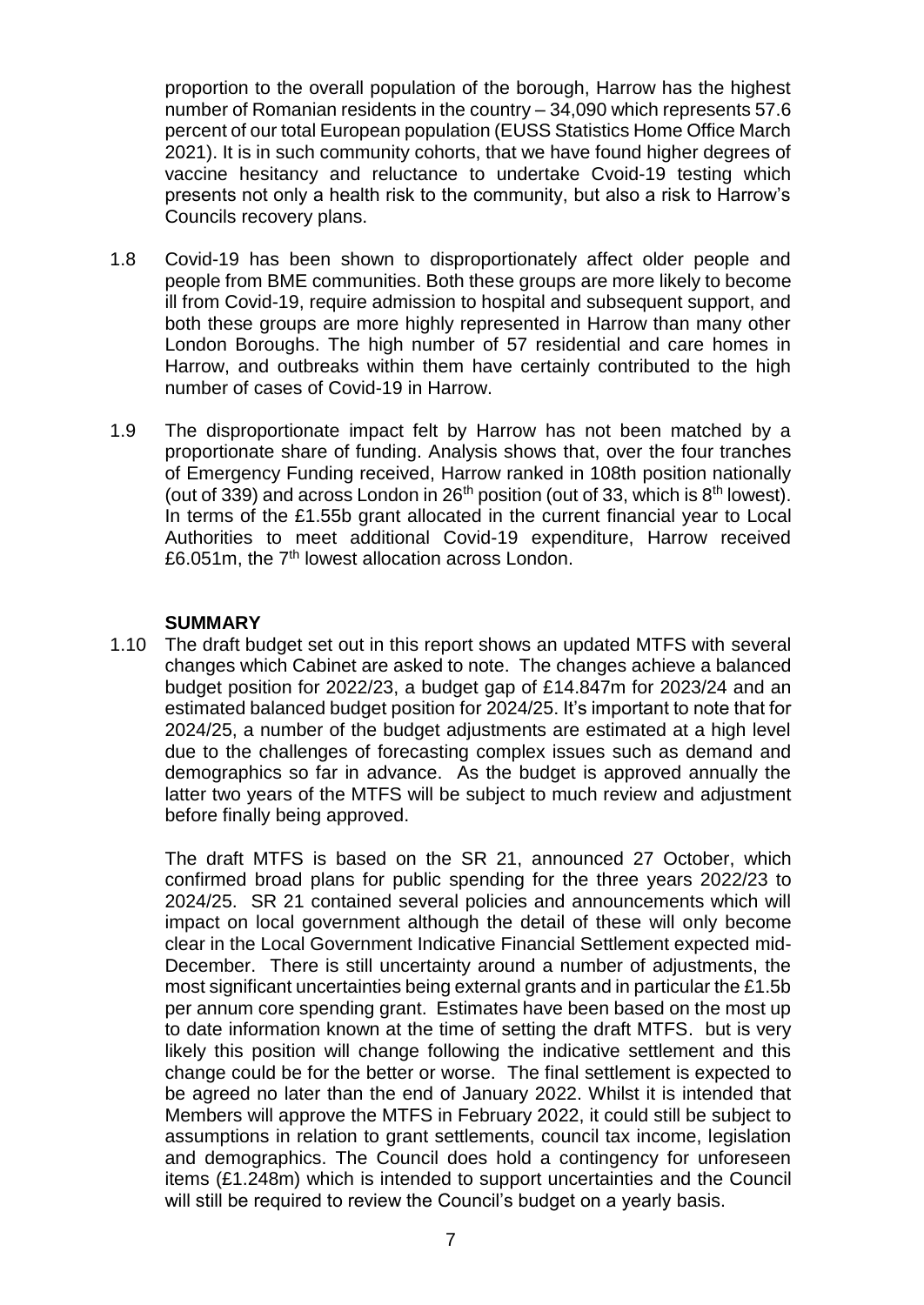#### **EXTERNAL FUNDING POSITION**

1.11 Harrow Council remains one of the lowest funded councils both in London and nationally. Harrow's core spending power per head in 2019/20 was estimated to be £170 lower than the London average and £75 lower than the rest of England average. Spending Review announcements since these calculations have done little to address the relative position of Harrow's funding baseline.

#### **SPENDING REVIEW 2021**

- 1.12 On 27 October 2021, the Chancellor of the Exchequer delivered Spending Review 21 (SR21) and the Autumn Budget. The latter set out the Governments taxation and public expenditure plans for the year ahead and SR21 confirmed resources and capital budgets for the three years 2022/23 to 2024/25. The key areas of the review pertaining to Local Government are detailed below and those that have been quantified in enough detail have been included in the draft budget and MTFS:
	- The headline announcement was that Local Government Core Spending Power is to increase by £8.5b over 3 years (3% per annum in real terms). However, this assumes that Council Tax will be increased by the maximum allowable per annum over the three years of SR21. After excluding funding allocated for the Adult Social Care Reforms, the real terms increases are reduced to an average of 1.8% per annum.
	- Council Tax referendum level is expected to remain at 2% and the Adults Social Care Precept at 1% per annum over the three years
	- £3.6b over the three years for the Adult Social Care Funding Reform to cover preparation and implementation of the reforms, supporting those who reach the care cap and the fairer cost of care.
	- £1.5b per annum of new grant funding intended to cover inflationary pressures, the employer NI increase of 1.25%, announcements on public sector pay, Covid-19 impact on demand (Adult social care, mental health and Children's Services). This must also cover the inflationary pressures felt by those outside Local Government which will come back into the sector via increased costs.
	- There will be no separate compensation for 2021/22 Covid-19 Tax losses and no separate funding was announced for the legacy impacts of Covid-19, either income or expenditure.
	- The Public Health Grant will stay flat in real terms
	- The fundamental review of business rates 3 yearly revaluation from 2023, a freeze to bills in 2022/23 and 2 new reliefs but no major reform.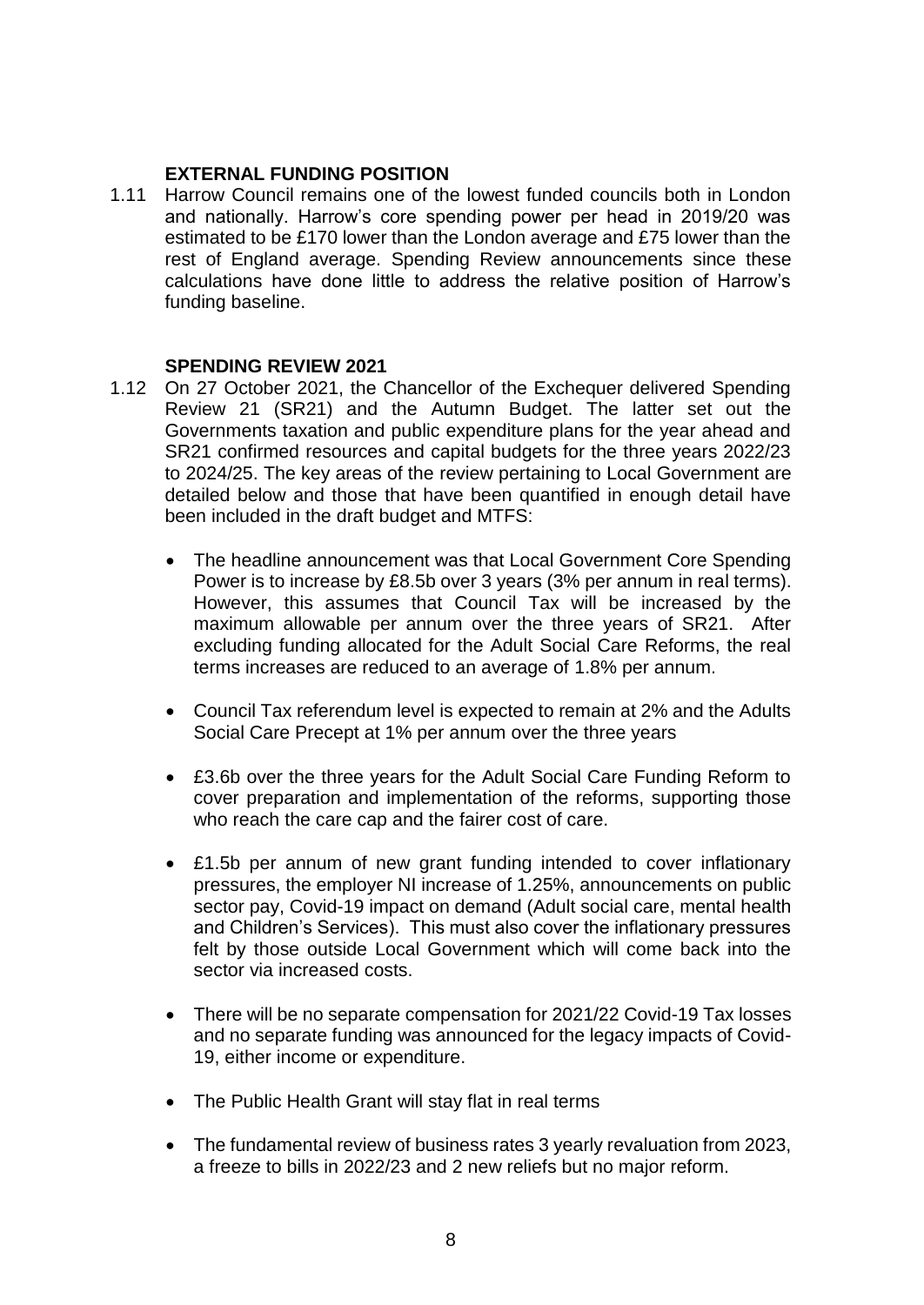- Three announcements on pay:
	- o Public Sector workers will receive pay rises over the next three years via the normal pay setting process
	- o 6.6% increase to the National Living Wage to £9.50 per hour from April 2022
	- o Increase in the National Minimum Wage
- £2.6b of capital funding for school places for children with special educational needs and disabilities
- There was no specific confirmation regarding funding for New Homes Bonus, Settlement Funding Assessment, Improved Better Care Fund, Adult Social Care Support Grant, Winter Pressures Funding, Social Care Grant, Rural Services Delivery Grant and Lower Tier Services Grant. For budgeting purposes, if the Council are entitled to these grants, they will be assumed to remain at 2021/22 levels.
- There was no confirmation of either the scope or timetable for the planned Local Government Finance Reforms, including business rates reset and the review of Relative Needs and Resources.

# **DELIVERY OF THE 2021/22 BUDGET**

- 1.13 In these unprecedented times, delivery of the 2021/22 budget is critical to maintaining the Council's financial standing and to do everything possible to protect front line services whilst managing the impact of Covid-19 and the future impact of demand and activity on the MTFS.
- 1.14 Harrow has a good track record of robust financial management and has not reported a revenue budget overspend for many years. The performance against the 2021/22 budget is detailed in a separate report on this agenda, 'Qtr 2 Revenue and Capital Budget Monitoring 2021/22' report. This report forecasts a net overspend of £101k. This is reduction of £540k on the Qtr 1 reported forecast and is a positive sign the Council will achieve a balanced budget position by the end of the financial year.
- 1.15 The 2021/22 budget is supported by £6.051m of grant to meet additional Covid-19 expenditure, £700k Covid-19 income compensation grant and £3.5m of Controlling Outbreak Management Funding (COMF). SR21 made no announcement of continued funding for Covid-19 beyond 2021/22. The current MTFS already assumes that the first two sources of Covid-19 grant support are non-recurrent. In terms of the COMF, it has been confirmed that this funding cannot be carried forward into future years. Hence all activities funded from the COMF are being reviewed to ensure they are ceased by the end of March 2022 to prevent unfunded cost pressures being carried forward into 2022/23. Other Covid-19 Grant funding, which is received to support specific expenditure and not the general budget is all accounted for on a nonrecurrent basis and is detailed in Appendix 3 of the 'Qtr 2 Revenue and Capital Budget Monitoring 2021/22' report which is elsewhere on this agenda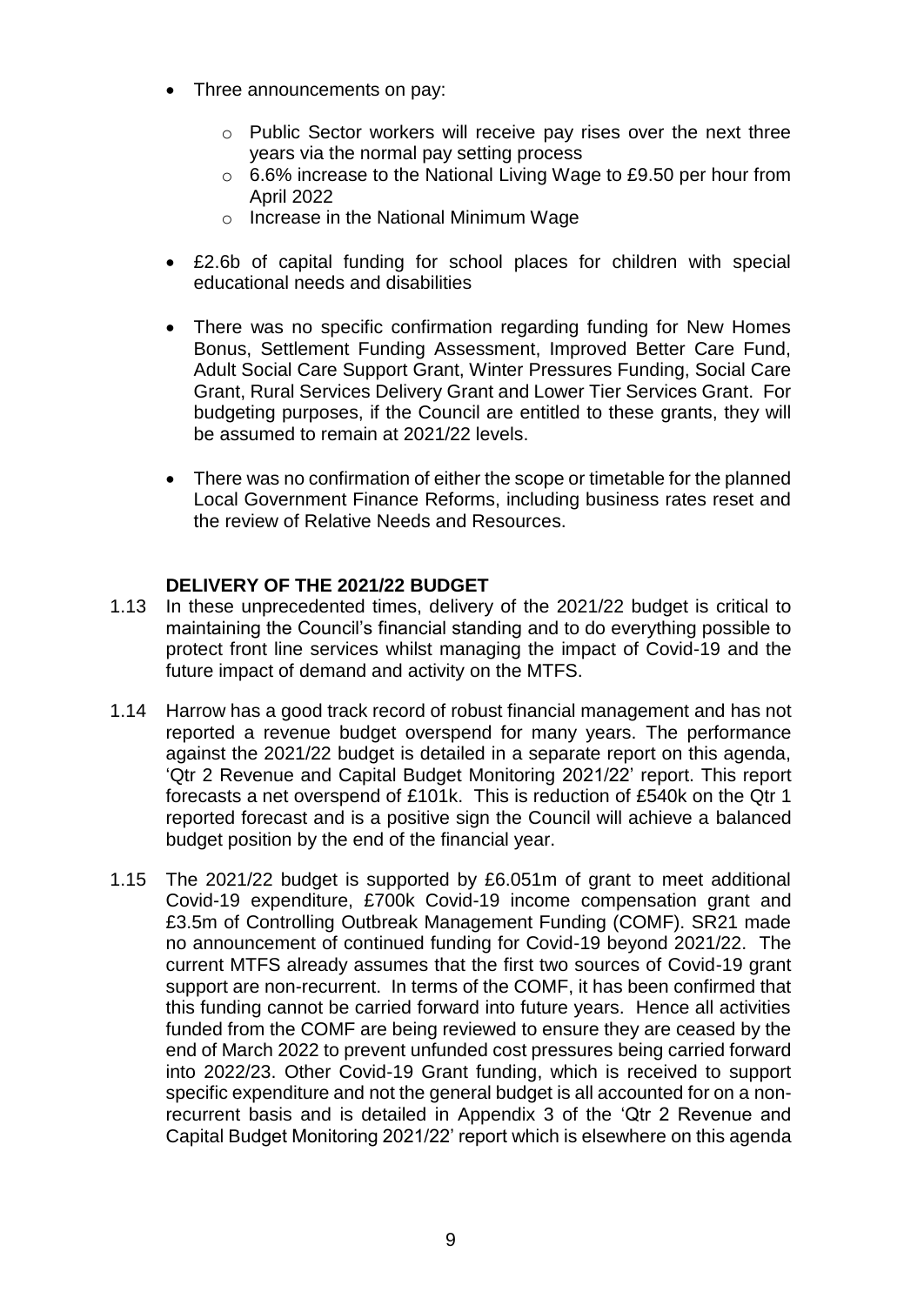#### **BUDGET PROCESS 2022/23**

- 1.16 The Council has a statutory obligation to agree and publish the budget for 2022/23, and approval for this will be sought in February 2022. In preparing the 2022/23 budget and rolling forward the MTFS to cover the three-year period 2022/23 to 2024/25, the current MTFS has been the starting point for the process.
- 1.17 The Council's financial position and its operational environment has always been dynamic affected by a number of financial uncertainties and adjustments that impact upon its financial position over the short and medium term. In preparing the draft budget for 2022/23 the existing MTFS has been:
	- Refreshed and rolled on a year
	- Updated to reflect the estimated impact of Covid -19 (both expenditure and income) beyond the current year
	- Updated to reflect the estimated impact of SR 21 where the financial implications can be assessed for the Council with a reasonable degree of certainty, accepting that there is an element of uncertainty and risk until the Indicative Financial Settlement is received mid to late December.
- 1.18 The adjustments are summarised in Table 2 below. Following Table 2 there is an explanation for the figures contained within. These adjustments are also set out in Appendix 2 along with adjustments included within the previous MTFS agreed as part of the 2021/22 Budget process: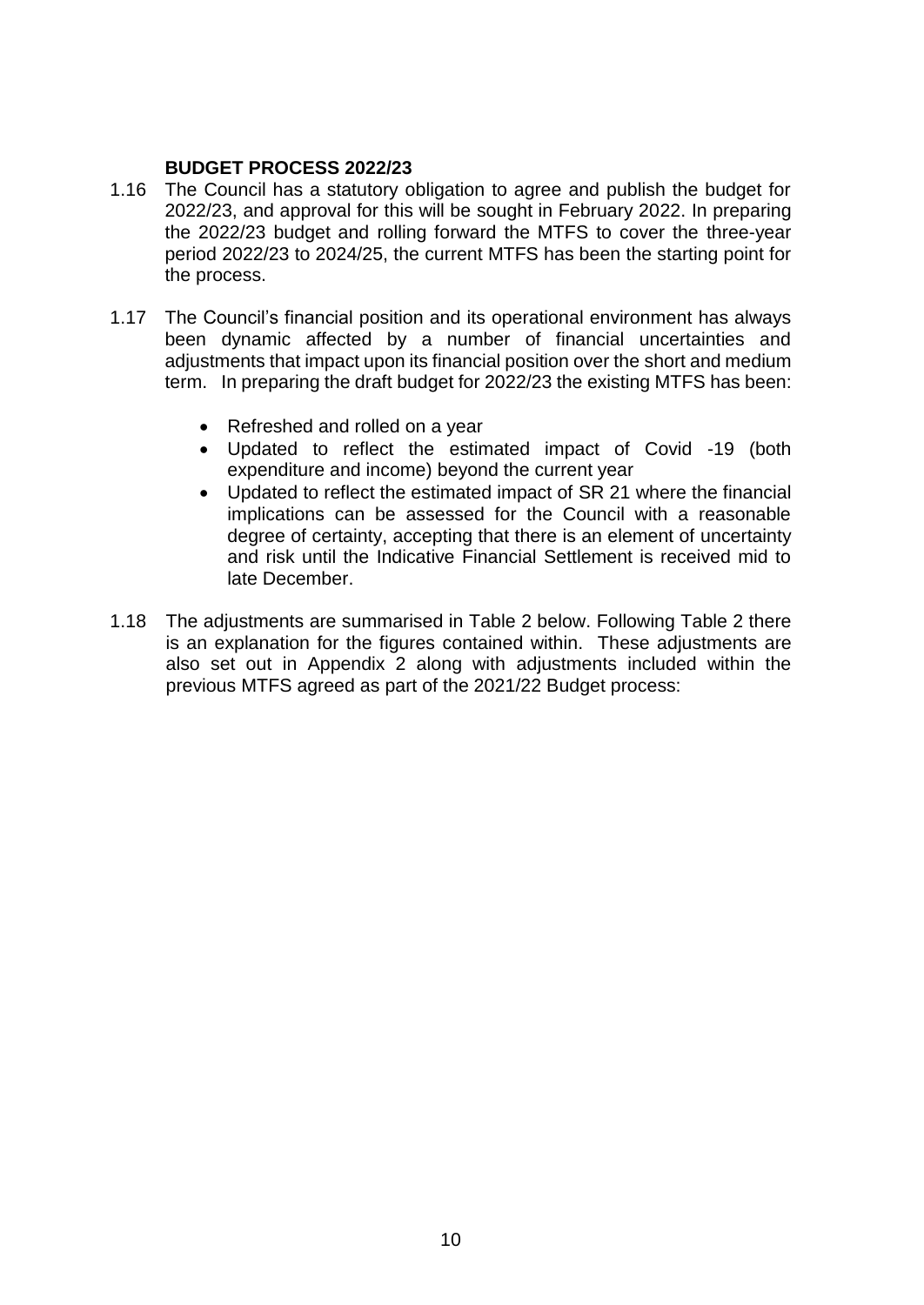| Table 2: Changes to MTFS (Prior to Indicative Finance Settlement) |            |           |              |
|-------------------------------------------------------------------|------------|-----------|--------------|
|                                                                   | 2022/23    | 2023/24   | 2024/25      |
|                                                                   | f'000      | £'000     | £'000        |
| <b>Published Budget Gap - February 2021</b>                       | 24,651     | 5,098     | $\mathbf 0$  |
| Adjustments:                                                      |            |           |              |
|                                                                   |            |           |              |
| <b>Council Tax / National Non Domestic Rates (NNDR)</b>           |            |           |              |
| Increase in Council Tax @ 2.99% (1.99% core and 1% Adults         |            |           |              |
| Social Care Precept                                               | $-f4,229$  | $-f4,371$ | $-£4,500$    |
| Increase in Council Tax base                                      | $-E2,250$  |           |              |
| Council Tax increase of 1.99% already in MTFS                     | £2,780     | £0        | £0           |
| Collection Fund Deficit 2022/23                                   | £52        | $-E52$    |              |
| <b>Reduction in retained NNDR</b>                                 | £205       | £0        | £0           |
| <b>NNDR Multiplier Grant</b>                                      | $-£1,710$  |           | £0           |
|                                                                   |            |           |              |
| <b>Summary of Directorate Changes</b>                             |            |           |              |
| <b>Investment - Special Educational Needs Transport</b>           | £750       | £750      | £750         |
| <b>Investment-Children's Services Placements and Workforce</b>    |            | £1,100    |              |
| <b>Investment - Regeneration Team</b>                             |            | £1,250    | £0           |
| Investment - London Living Wage                                   | £450       | £450      | £1,000       |
| Reversal of Savings - Transformation                              | £2,000     |           | £0           |
| Reprofiling - of Social Care growth already in MTFS:              |            |           |              |
| <b>From Adults Services</b>                                       | $-E565$    |           |              |
| To Childrens Services                                             | £565       |           |              |
| Reprofiling - Gayton Road LLP MTFS contribution                   | £62        | $-E22$    | $-E12$       |
| Reprofiling - Community COVID loss of income                      | $-E300$    | £300      | £0           |
|                                                                   |            |           |              |
| <b>Technical Changes</b>                                          |            |           |              |
| Saving - Existing Capital Financing and MRP                       | $-E2,000$  | £0        | £0           |
| Additional Capital Financing from 2021/22 budget process          |            |           | £224         |
| Pay and Non Pay Inflation                                         |            |           | £3,750       |
| <b>Estimated Directorate Growth</b>                               |            |           | £3,788       |
| Concessionary Fares / Freedom Passes                              | $-f1,271$  | £644      | £1,000       |
|                                                                   |            |           |              |
| <b>Spending Review - Estimated Additional Grants</b>              |            |           |              |
| Increase - Adults Social Care Grant                               | $-E800$    | $-£5,600$ | $-E8,000$    |
| Additional cost - Adult Social Care Reform                        | £800       | £5,600    | £8,000       |
| Increase - Core Spending Grant                                    | $-£6,000$  | $-£6,000$ | $-£6,000$    |
| Additional cost - Employer NI increase @ 1.25%                    | £800       | £0        | £0           |
| Additional cost - NNDR Multiplier Grant                           | £1,710     |           |              |
| <b>Revised Budget Gap</b>                                         | 15,700     | $-853$    | $\mathbf 0$  |
| <b>Application of Budget Planning Reserve MTFS</b>                | $-£15,700$ | £15,700   |              |
| <b>Estimated Budget Gap December 2021</b>                         | £0         | £14,847   | $\mathbf{0}$ |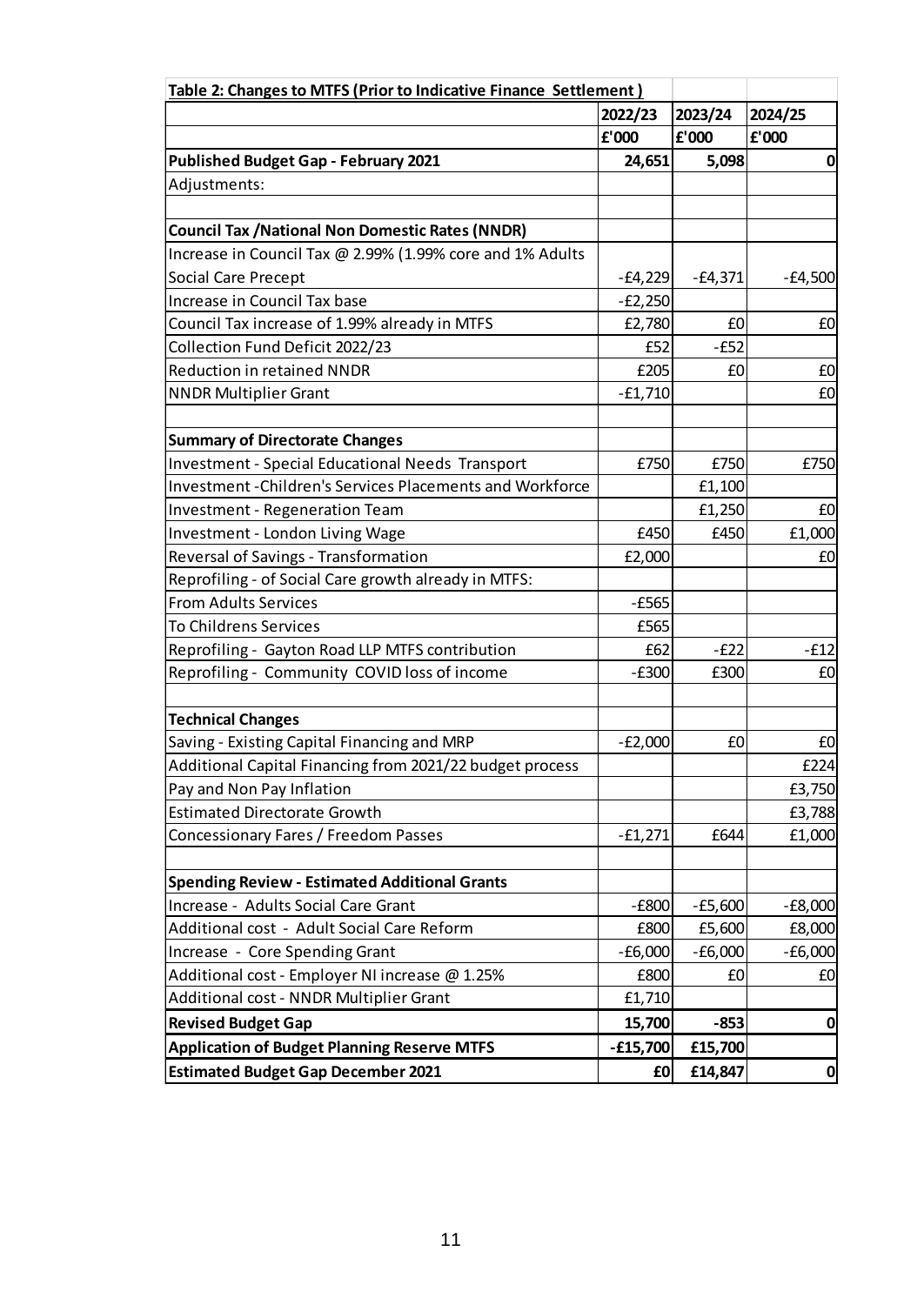# **Council Tax, Collection Fund and National Non-Domestic Rate Adjustments**

- 1.19 In 2021/22 the Council tax base reduced to 87,387 from its 2020/21 base of 87,667 as a result of the weakening economy largely due to the Covid-19 pandemic. The current MTFS assumed no increase in the base beyond 2021/22. For 2022/23 the Council's tax base has been calculated, according to the relevant procedures and guidance, at 88,785 Band D equivalent properties, this being the gross tax base of 90,579 less a 2% bad debt provision. This is an increase of 1,398 Band D equivalent properties which will generate additional income of £2.250m. This estimated increase is based on assumptions new properties will come on stream and the numbers claiming Council Tax Support will reduce as the country moves out of the pandemic. Collection rates have performed better than expected throughout the pandemic and Harrow has provision for outstanding arrears up to the 31/03/21 of almost 100%. The collection rate for 2022/23 will remain at 98%. The calculation of the Council tax base for 2022/23 is subjected to a separate and more detailed report elsewhere on this agenda (Report: Calculation of Council Tax Base for 2022/23).
- 1.20 A maximum Council Tax increase of 2.99% is budgeted for 2022/23 to 2024/25 which is in line with central government expectations included in the SR21 announcements on core spending power for local government. This covers 1.99% for core Council Tax and a 1% for the Adult Social Care Precept. This will generate additional revenue of £4.229m in 2022/23. The current MTFS already assumes a core Council Tax increase of 1.99% (£2.780m) which is adjusted for.
- 1.21 The Collection Fund and its impact on the 2022/23 budget is subject to a separate report elsewhere on this agenda (Report: Estimated Surplus / (Deficit) on the Collection Fund 2021/22). The estimated impact on the 2021/22 Collection Fund is a small deficit of £52k which must be accounted for as a one-off charge against the 2022/23 budget.
- 1.22 Of the National Non-Domestic Rates collected, Harrow retains 30% with 70% being handed over to Central Government and the Greater London Authority. Harrow's 30% retained share is estimated to reduce from £15.346m to £15.141m, hence a reduction of £205k in the 2022/23 draft budget. The main reasons for the changes in yield are:
	- Tax Base being eroded by commercial property being converted to domestic accommodation or being demolished and awaiting domestic properties being built
	- More occupiers claiming Small Business Rates Relief (SBRR) and Retail Relief
	- Insufficient new commercial properties being built to offset losses

The NNDR collection rate will remain at 98%. A more detailed report on the calculation of the retained NNDR tax base will be brought to Cabinet in January 2022.

1.23 The NNDR tax base used to calculate the 2022/23 rate retention amounts has not this year benefited from the September 2021 CPI which is used to calculate the following financial year's rating multiplier. SR21 announced that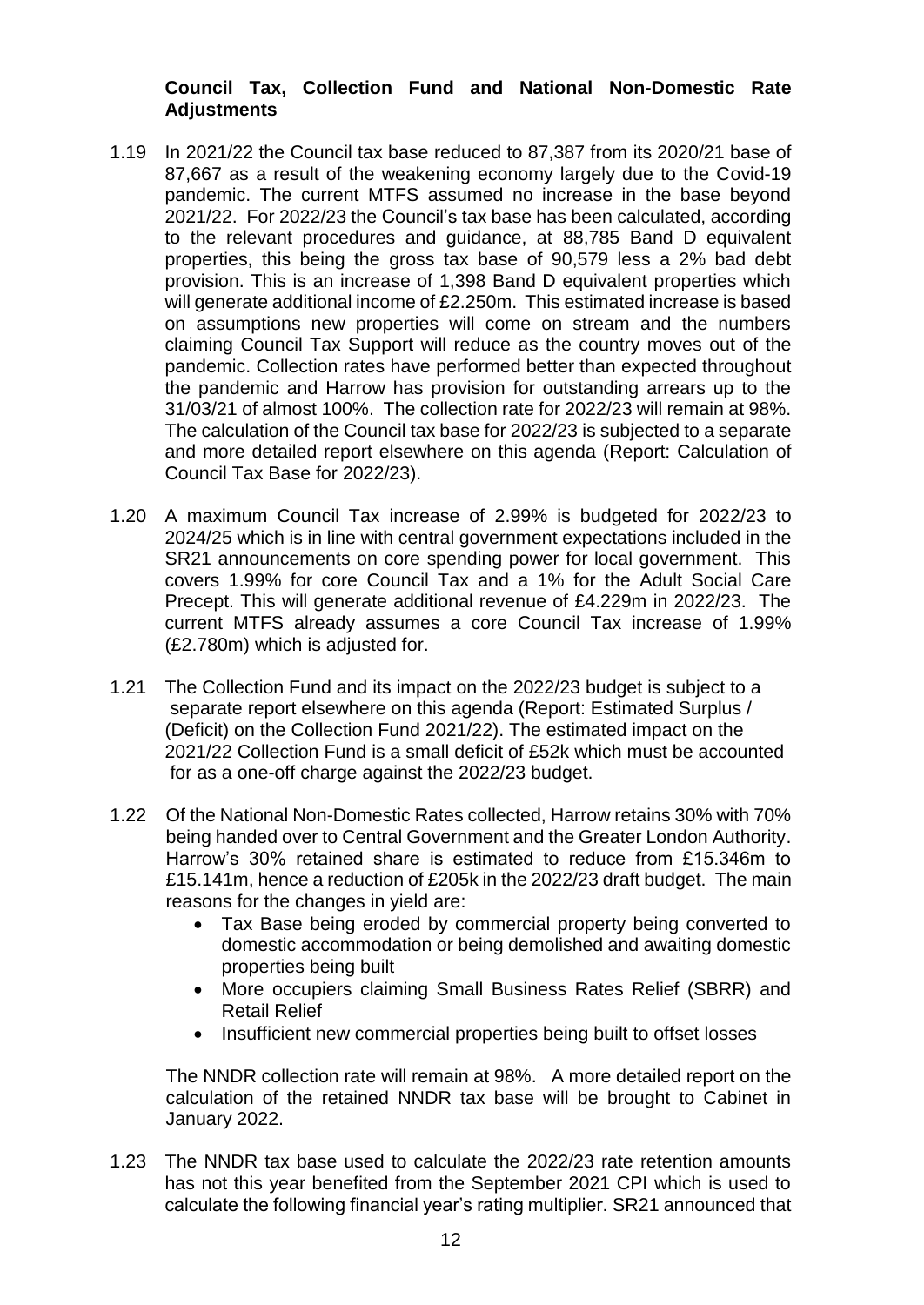the multiplier would be frozen for 2022/23 which means businesses will not see an increase in their bills and the Council will be compensated for this loss of inflationary income through the NNDR Multiplier Grant which is estimated at £1.710m. SR21 was very unclear whether the Multiplier Grant would continue as a separate grant or whether it would be wrapped up as part of the new core spending grant. The draft 2022/23 budget has been prepared on a prudent basis and assumes the Multiplier Grant will no longer be a separate grant.

#### **Summary of Directorate Changes**

- 1.24 Spend on Special Educational Needs (SEN)Transport continues to grow and over the last four years spend has on average increased by £500k per year from £4.1m in 2017/18 to projected £5.9m in 2021/22. There are over 1,800 children and young people with Education Health & Care Plans (EHCPs) and approximately 40% of these are accessing SEN Transport. It is anticipated that the number of children and young people with EHCPs will increase to over 2,000 by 2023 which on the same ratio could mean a further 80 to 100 children requiring transport by 2023. The type of transport required is dependent upon the education setting the child attends as well as the child's special educational need and disability (SEND) /medical diagnosis and behaviour. The main focus of the Council's SEND strategy is to ensure that as many children are educated in local in-borough SEND provision to prevent high cost out of borough independent placements where the needs could be met in borough but for the fact that capacity is an issue. However, the SEND Strategy is a medium to long term strategy due to the lead-in time it takes to create additional provision. It is projected that £750k growth per annum will be required to meet the costs of SEN Transport over the period of the MTFS. This has been provided for but SEN Transport is subject to a separate review with a view to, amongst other things, reduce this estimated pressure on the MTFS.
- 1.25 In Children & Young People Services, there has been an increase in the number of Children In Need and children subject to Child Protection Plans as more families' needs are managed within the community as well as iincreased Early Support engagement putting pressure on the workforce and social worker caseloads. In addition, there are more children requiring placements with more complex and challenging needs and an increase in the average weekly cost of placements putting significant pressure on placements and other client related budgets. In Education Services there has been a significant increase in referrals and assessments and the number of young people with an Education Health & Care Plan. This is putting significant pressure on the workforce and casework officer caseloads. In the current financial year, Children's Services are forecasting a net pressure, after draw down from reserve, of £1.564m. The current MTFS already assumes growth of £1.205m for 2022/23 and draft budget for 2022/23 proposes to re-profile an additional £565k growth from Adult Services. Also, there is expected to be a balance on the Children's Social Care Reserve (currently sitting in the Revenue Grants Reserve) of £1.117m at the end of this financial year which can be used in 2022/23 to support pressures. As this reserve funding is temporary, this has been provided for as permanent growth from 2023/24.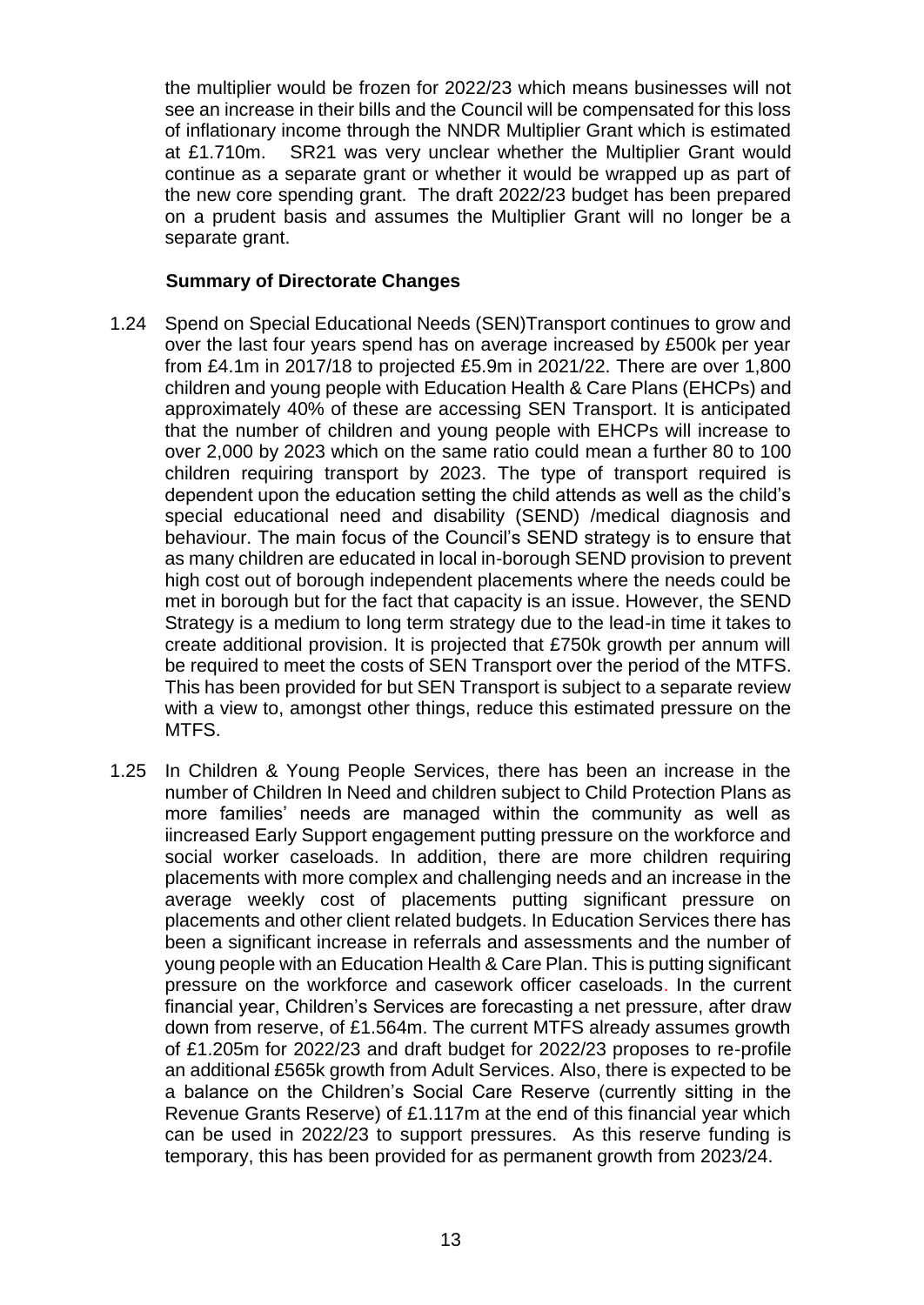- 1.26 At its meeting on 1 July 2021, Cabinet approved the setting up and commencement of the Harrow Strategic Development Partnership (HSDP) with Wates Construction Ltd. Funding has previously been set aside up to 2022/23 to fund a Regeneration Team to support the HSDP. From 2023/24 the required team budget of £1.25m has been built into the draft MTFS.
- 1.27 Elsewhere on this agenda, there is a separate report which recommends the Council's application to the Living Wage Foundation to become an accredited authority. To support this strategy, which has a seven-year implementation plan, investment of £1.9m is provided for in the draft MTFS. (Report: Application to the Living Wage Foundation to become an accredited authority).
- 1.28 In the 2020/21 budget setting process, a Council Wide transformation target of £1m in both 201/22 and 2022/23 was set. Due to the impact of Covid-19 on the organisation's capacity, this £2m target has had to be removed from the draft MTFS at this time.
- 1.29 In the current MTFS Adults Social care growth of £3.691m is already provided for to fund complexity and demand care growth and care provider inflation. This growth has been reviewed and it is estimated that it can be reduced by £565k and moved over to Children's Services to support their increasing pressures already covered in this report. The Adult Social Care Reserve is forecast to have no planned draw downs in the current financial year and will remain at £1.969m to support the service.
- 1.30 The current MTFS assumes an annual contribution from Concilium Assets LLP (which manages the private rented sector properties at Gayton Road) of £642k by 2022/23. This annual contribution has been reprofiled slightly to be re-profiled in full by 2025/26.
- 1.31 A significant impact of Covid-19 in the current financial year is the loss of income in the Community directorate. Growth of £5m had to be provided for in the current years budget with 80% of this income loss estimated to be recovered over the next two years. Income budgets within the directorate have been robustly managed throughout the year and, whilst the quantum of income recovery remains at 80%, its recovery is estimated to be quicker than originally planned to the betterment of £300k in 2022/23.

# **Technical Changes**

- 1.32 Over recent years the Council has pursued a strategy of internal borrowing rather than taking on external debt to fund its Capital Programme. This, along with the application of capital receipts and the continued slippage on the programme has led to in year savings against the capital financing budget. In year these savings are being used to minimise the planned draw down from reserves and from 2022/23 a permanent budget reduction of £2m is estimated. This will be refined in preparation for the final budget.
- 1.33 As part of the prior years process for re setting the existing three-year Capital Programme up to 2023/24, there was a cost implication of £224k which fell in 2024/25 and this is now reflected in the draft MTFS. The updated Capital Programme is subject to a separate report on this agenda. The additional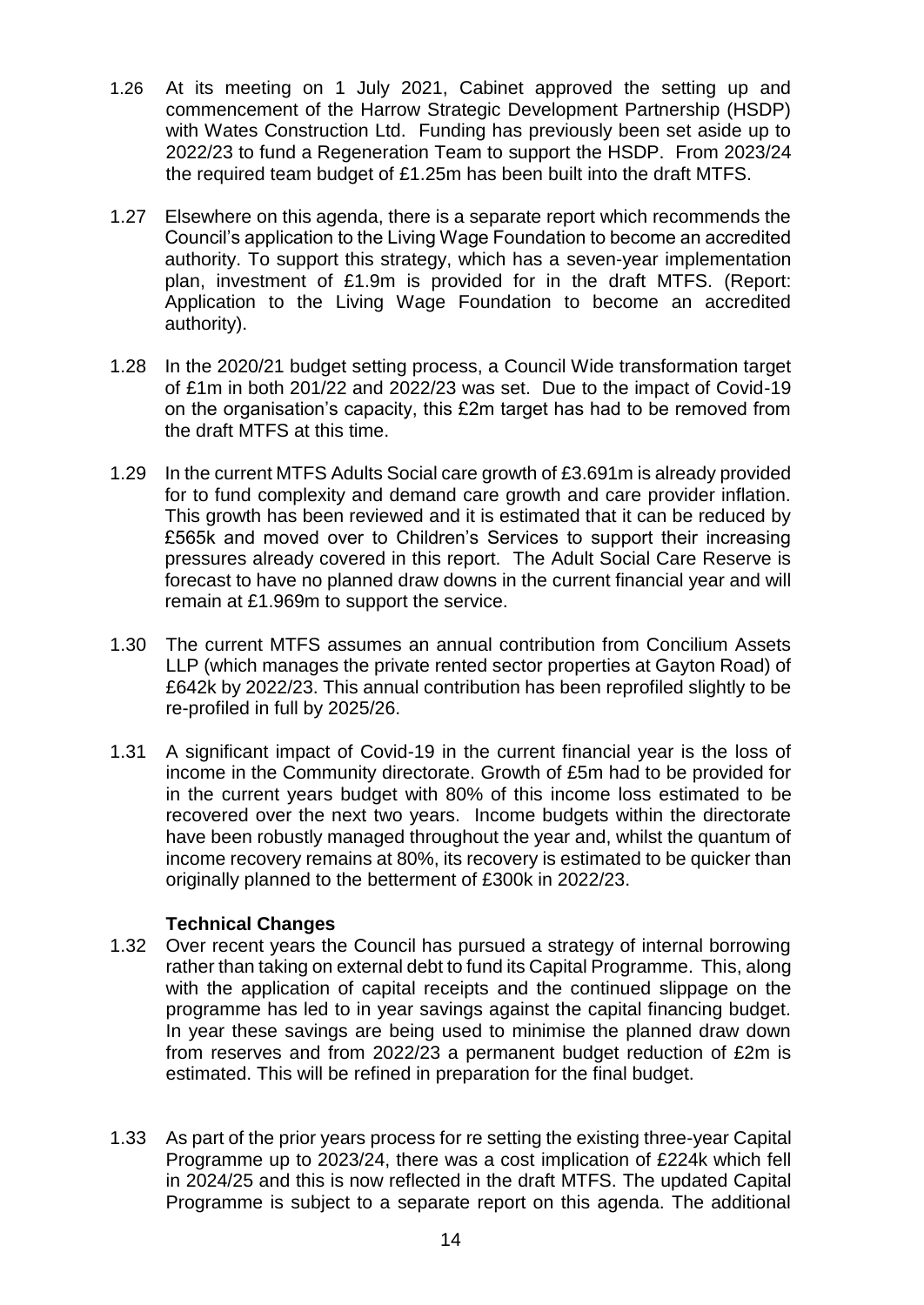capital financing cost associated with the new proposed Capital bids across all 3 years (which total a net increase in the Programme of £16.325m) is £2m in total in 2025/26. As this year is outside of the current period of the MTFS, this increase needs to be factored into the budget for 2025/26 as part of next year's 2023/24 budget process.

- 1.34 The current MTFS assumes £4.750m in both 2022/23 and 2023/24 for pay and non-pay inflation. For 2022/23 this is notionally split £2m for pay inflation at 2% and £2.75m non pay inflation. The pay award for the current financial year is not agreed at the time of writing this report and, with high inflation rates, there is concern that the current provision for 2% for pay in 2022/23 may not be sufficient and there will be a call on the non-pay provision. The remainder of the non-pay inflation budget is provisionally allocated to energy inflationary pressures and as further support to the front-line budgets. In 2023/24 the £4.750m is provisionally split £2.75m for pay and £2m for front line pressures which are not accounted for separately in the MTFS.
- 1.35 In 2024/25 provisions has been made for £3.750m pay and non-pay inflation and £3.788m for directorate growth. It is accepted that these are high level estimates for the third year of the MTFS, which could be achieved within a forecast balanced budget position and which will be refined as part of the MTFS refresh process and as future directorate plans are worked through. If these provisions do prove to be high, they can be reversed out of the budget.
- 1.36 The Concessionary Fares / Freedom Pass Scheme provides free travel for older and disabled London residents on all Transport for London (TFL) travel modes and on most National Rail routes (with restrictions). The methodology used for settlement of the scheme with TFL uses journey data for the previous 2 years. Covid-19 has significantly reduced the use of public transport, including among concessionary fare passengers and London Councils have provided 2-year cost estimates for each London Borough. Harrow's concessionary fares base budget is £8.590m. Further savings of £1.253m are estimated for 2022/23 over and above those already assumed. However, for 2023/24, journeys are estimated to increase and growth of £644k will be required in addition to that already planned to take the base budget to £7.778m.

#### **Spending Review – Estimated Additional Grants**

- 1.37 As previously explained, SR21 announced £3.6b over the three years for the Adult Social Care Funding Reform to cover preparation and implementation of the reforms, supporting those who reach the care cap and the fairer cost of care. The allocation of this funding will not be announced until the Indicative Financial Settlement in December. For budgeting purposes, the profiling of the funding has been based on information received from London Councils. The Council 's share is based on proportionality, i.e. Harrow's proportionate share of Adults Social care nationally (0.004). As this funding is ring fenced to funding the costs of the reforms, it will have a neutral impact on the MTFS as funding received is matched by new expenditure.
- 1.38 Again, as previously explained, SR21 announced £1.5b per annum of new core grant funding intended to cover inflationary pressures, the employer NI increase of 1.25%, announcements on public sector pay, Covid-19 impact on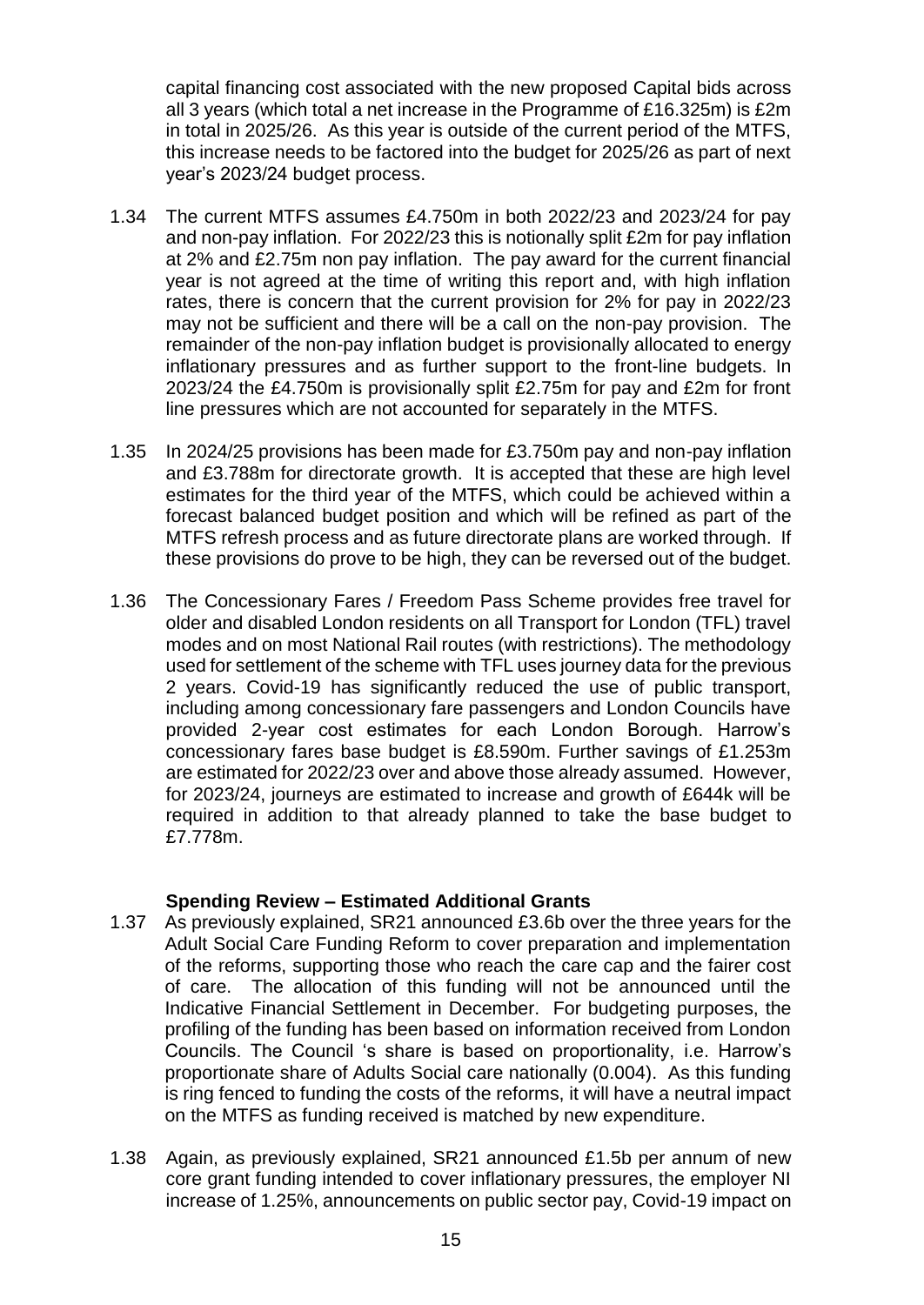demand (Adult social care, mental health and Children's Services). This must also cover the inflationary pressures felt by those outside Local Government which will come back into the sector via increased costs. Again, the allocation of this funding will not be announced until the Indicative Financial Settlement in December and proportionality of 0.004 has been applied resulting in an estimated annual grant sum into the Council of £6m.

1.39 Prior to SR21, an increase in employer NI by 1.25% was announced and the estimated impact for the Council is £800k.

#### **Application of Budget Planning Reserve MTFS**

- 1.40 After all known adjustments, some based on estimates which will be subject to change, the draft budget for 2022/23 still shows a budget gap of £15.7m. Whilst all efforts have been made to include all quantifiable SR21 announcements within the MTFS it is recognised that there is still a level of clarity to be sought from the indicative settlement in late December, which will impact on the budget gap making it better or worse. The Council could embark on a drastic programme of cuts to immediately address the draft budget gap or it could call upon reserves, set aside for budget planning purposes, to provide a temporary solution. However once the indicative settlement had been announced and the implications worked through for the Council, this will finally clarify the Council's financial position for the next three years. Whilst the Council will continue its lobbying for a fairer funding settlement which meets the needs of the borough, the Council must now urgently focus on a strategy to tackle its financial challenges and for this reason the Council must develop a fully costed budget and implementation plan addressing the budget gap. This plan will be reported through the Cabinet process identifying in years and / or savings to be built into the next refresh of the MTFS.
- 1.41 The Council has a Budget Planning Reserve MTFS of £15.836m. This report recommends applying £15.7m of this reserve to clear the 2022/23 estimated budget gap. The action of applying one off reserves to the budget gap is only temporary in nature and must be reversed out in the following year, the impact being the draft MTFS shows a budget gap of £14.847m in 2023/24.
- 1.42 All efforts have been made to set a realistic budget for 2022/23 making provisions for all known growth / investment requirements and prudent assumption on grants not quantified. For these reasons, it is hoped that the settlement does not have an adverse impact on the budget gap. The first call on any financial benefit gained from the settlement not already planned for must be applied to reducing the £15.7m of one-off reserves to balance the 2022/23 budget gap. This action will immediately reduce the estimated budget gap of £14.847m in 2023/24 as a lower level of one-off reserves will be reversed out.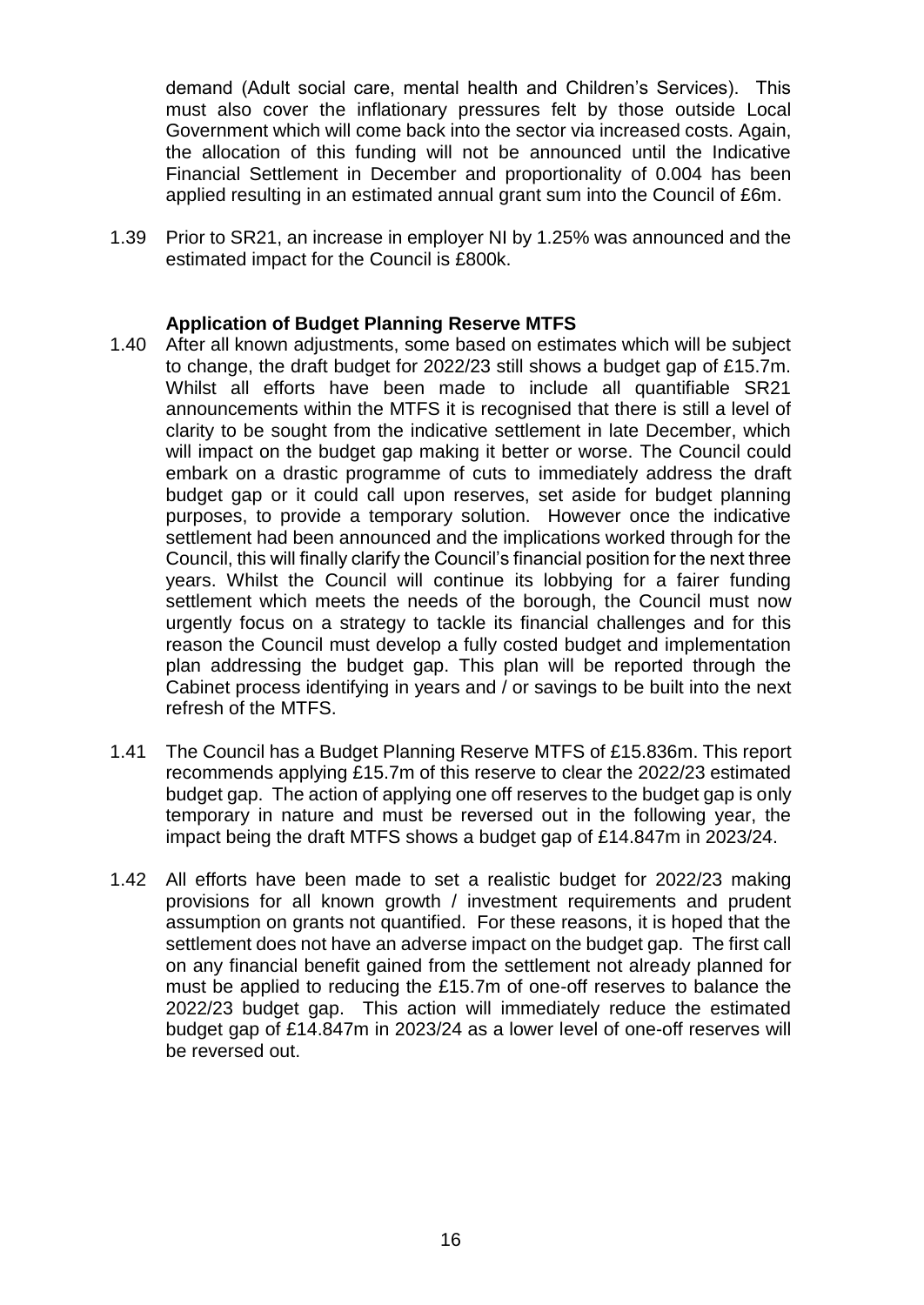#### **Budget Refresh, Growth & Savings**

1.43a There is a commitment to refresh the three-year MTFS annually to ensure it remains reflective of the changing Harrow and Local Government landscape. All the savings in the current MTFS for 2022/23 have been reviewed to ensure that they can either be taken forward or removed as part of this draft budget. Table 3 below summarises the growth/reversed savings and savings from the 2021/22 process and table 4 summarises the position from the prior years budget setting process. The summary information in the tables is support by the details in appendices 1A and 1B:

| Table 3: Growth/Reversed savings and Savings from 2021/22 Process |         |          |              |
|-------------------------------------------------------------------|---------|----------|--------------|
|                                                                   | 2022-23 | 2023-24  | <b>Total</b> |
|                                                                   | £000    | £000     | £000         |
| Reversal of prior year savings/ growth and                        |         |          |              |
| new savings                                                       |         |          |              |
| <b>Resources</b>                                                  | (177)   |          | (177)        |
| Children                                                          |         |          |              |
| Community                                                         | (300)   | (600)    | (900)        |
| Corporate                                                         | 1,475   | 600      | 2,075        |
| <b>Total</b>                                                      | 998     |          | 998          |
| Growth and reversal of prior year                                 |         |          |              |
| savings                                                           |         |          |              |
| <b>Resources</b>                                                  |         |          |              |
| <b>Adults</b>                                                     | 1,047   |          | 1,047        |
| Children                                                          | 1,205   |          | 1,205        |
| Community                                                         | (1,918) | (1, 499) | (3, 417)     |
| Corporate                                                         |         |          |              |
| <b>Total</b>                                                      | 334     | (1, 499) | (1, 165)     |
| Net Impact of Reversals/Growth and Savings                        | 1,332   | (1, 499) | (167)        |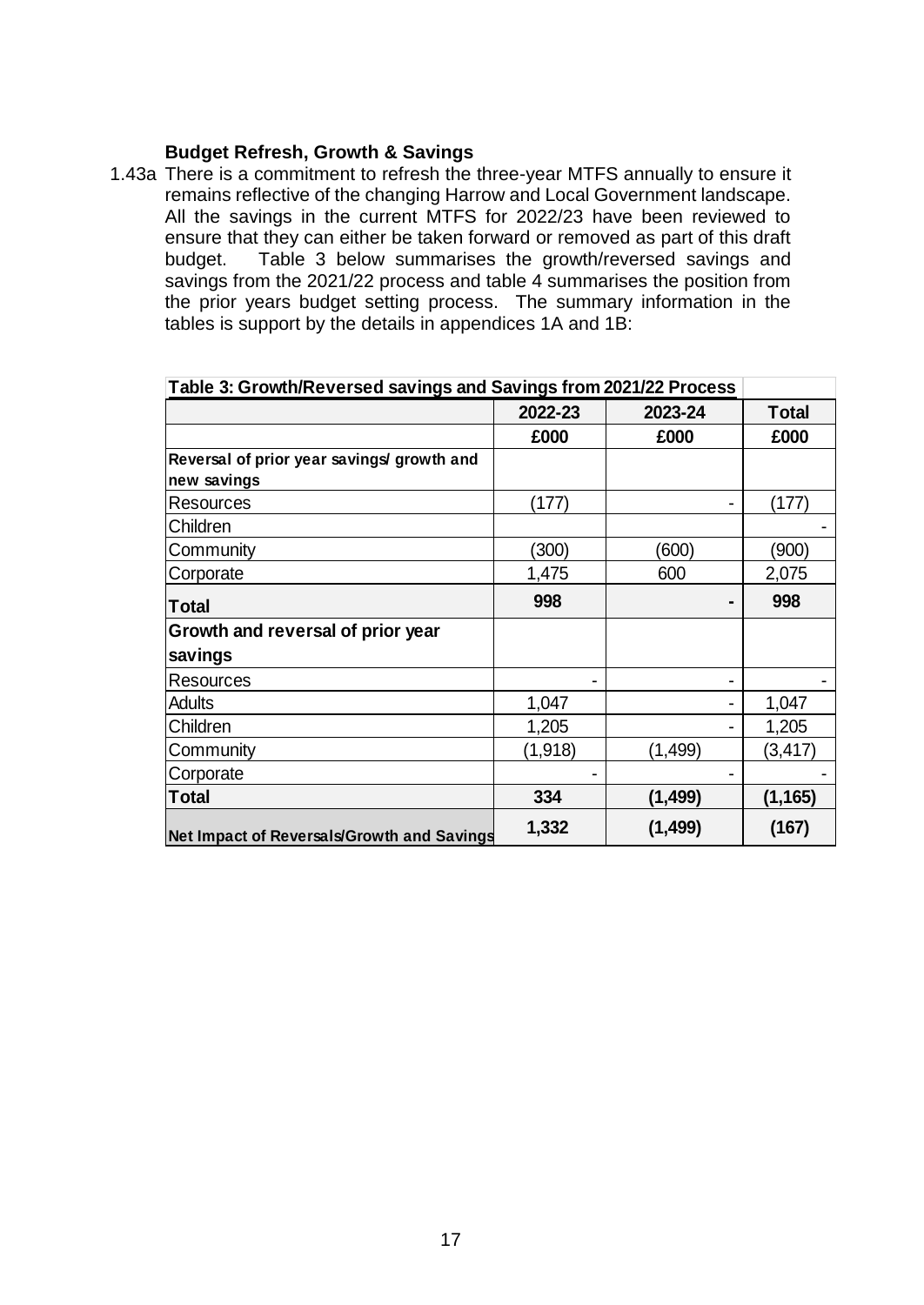| <u>Table 4: Savings and Growth 2022/23 from the 2020/21</u><br><b>Budget Process</b> |          |          |  |  |
|--------------------------------------------------------------------------------------|----------|----------|--|--|
|                                                                                      | 2022-23  | Total    |  |  |
|                                                                                      | £000     | £000     |  |  |
| <b>Savings Summary</b>                                                               |          |          |  |  |
| <b>Resources</b>                                                                     |          |          |  |  |
| Children                                                                             |          |          |  |  |
| Community                                                                            |          |          |  |  |
| Corporate                                                                            | (2, 222) | (2,222)  |  |  |
| <b>Total Savings</b>                                                                 | (2, 222) | (2,222)  |  |  |
| <b>Growth Summary</b>                                                                |          |          |  |  |
| <b>Resources</b>                                                                     | 678      | 678      |  |  |
| <b>Adults</b>                                                                        |          |          |  |  |
| Children                                                                             |          |          |  |  |
| Community                                                                            |          |          |  |  |
| Corporate                                                                            |          |          |  |  |
| <b>Total Growth</b>                                                                  | 678      | 678      |  |  |
| <b>Total Savings and Growth</b>                                                      | (1, 544) | (1, 544) |  |  |

#### **CAPITAL RECEIPTS FLEXIBILITY**

- 1.43b In 2016 the government announced the Capital Receipts Flexibility Scheme to support local authorities to deliver more efficient and sustainable services by allowing them to spend up to 100% of their fixed assets receipts on the revenue costs of reform projects. The flexibility is in place until 2021/22. In its Local Government Finance Settlement, published in February 2021, MHCLG announced a further extension from 2022/23 onwards of the existing scheme. The settlement indicated further details on the extension will be published in due course and, until received, the principles of the existing flexibilities will be assumed.
- 1.44 In June 2021, a report was taken to Cabinet proposing to fund the modernisation and organisation funding requirement of £4,444,638 under the capital flexibilities scheme with the receipts being generated from the sale of development at Waxwell Lane and Haslam House. As these schemes are due to complete between now and final budget, the profiling of the capital flexibilities being applied will be updated in the final budget.

#### **SCHOOLS FUNDING FOR 2022/23**

- 1.45 In 2018/19 the government introduced a new National Funding Formula (NFF) for Schools, High Needs and the Central Schools services Block. For the Schools Block this means LAs are funded based on the total of the NFF for all schools, academies and free schools in its area. However, the final formula for distribution is determined by each Council following consultation with schools and Schools Forums.
- 1.46 The LA carried out a consultation in Autumn 2017 which sought views on whether the LA should continue to use the Harrow Schools Funding Formula or introduce the National Funding Formula from 2018/19. 76% of schools responded to the consultation and 89% voted in favour of introducing the NFF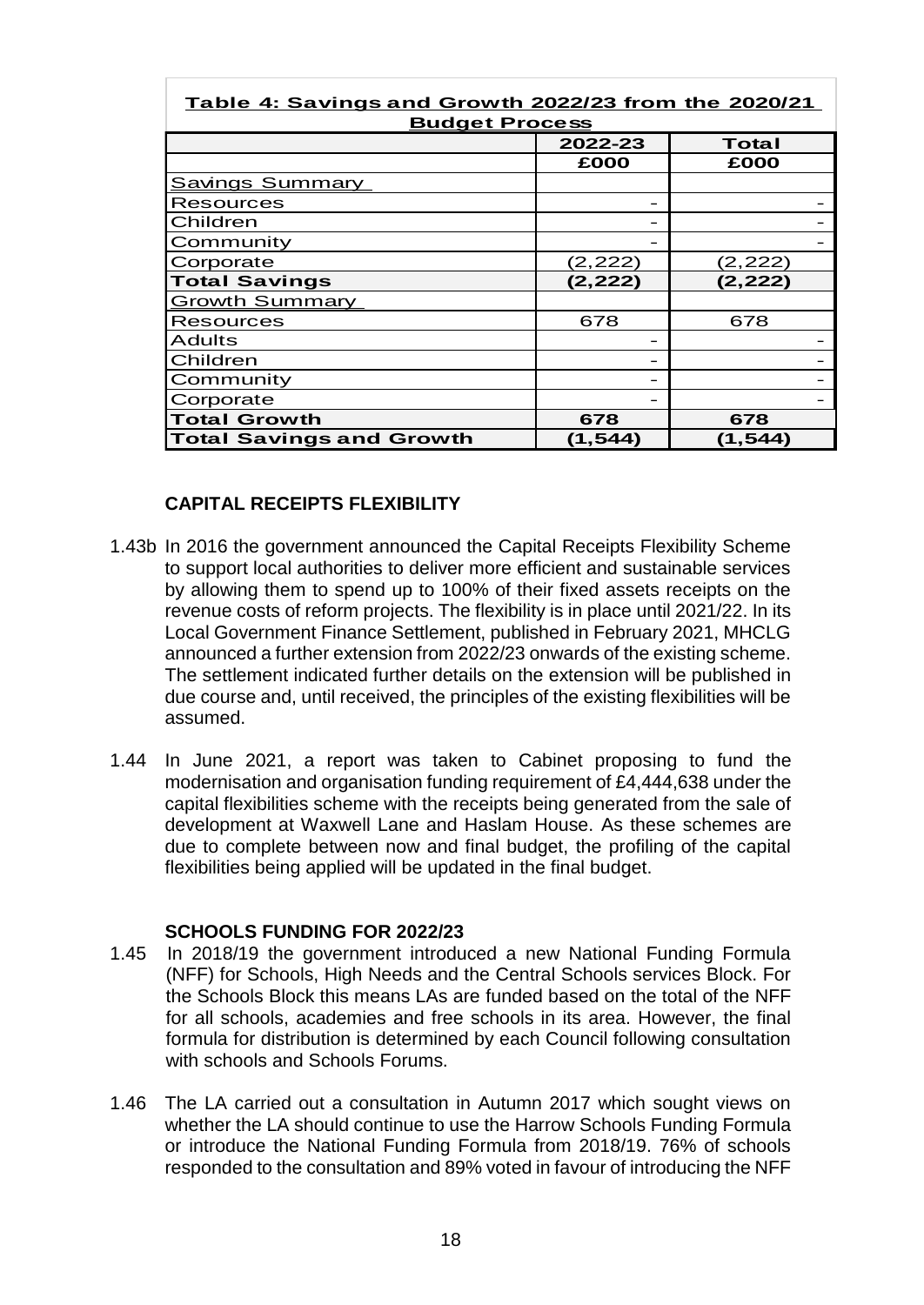from 2018/19. This was approved by Cabinet in February 2018 and school budgets for the last three years have been set based on the NFF.

1.47 The NFF will therefore continue to be used to distributed school budgets for 2022/23 There are no proposed changes to the structure of the formula for 2022/23. The proposed final funding formula and final DSG allocations will be reported to Cabinet in February 2022 for approval.

#### **PUBLIC HEALTH FUNDING 2022/23**

- 1.48 In 2021/22 the total public health grant to local authorities totalled £3.324bn, with £11.310m being allocated to Harrow. The grant is ringfenced for use on public health functions exclusively for all ages of the population and must be spent in accordance with grant conditions on expenditure incurred by local authorities for the purposes of their public health functions, as specified in Section 73B(2) of the National Health Service Act 2006.
- 1.49 The draft Public Health commissioning intentions detailed in Appendix 4 are based on the current (2021-22) grant allocation as Public Health England have yet to announce national funding for 2022-23, however the comprehensive spending review confirmed that the grant would be maintained in real terms. These commissioning intentions reflect alignment with the Health & Wellbeing Strategy, Borough Plan and evidence of population priorities.
- 1.50 The Council consider that this level of funding enables the Council's overarching statutory duties (including equality duties) to be maintained, taking account of the joint strategic needs assessment, however in the event that additional duties are required by Councils, and if these were unfunded, the commissioning intentions would need to be reviewed in light of the allocated grant envelope.

# **BETTER CARE FUND (BCF**) **2022/23**

- 1.51 The framework for the Better Care Fund (BCF) derives from the government's mandate to the NHS which sets an objective for NHS England to ring fence funding to form the NHS contribution to the BCF. The NHS Long Term Plan, published in January 2019 set out the priorities for transformation and integration, including plans for investment in integrated community services and next steps to develop Integrated Care Systems.
- 1.52 The BCF continues to provide a mechanism for personalised, integrated approaches to health and care that support people to remain independent at home or to return to independence after an episode in hospital. The continuation of the national conditions and requirements of the BCF provides opportunities for health and care partners to build on their plans to embed joint working and integrated care further, including how to work collaboratively to bring together funding streams to maximise the impact on outcomes for communities and sustaining vital community provision.
- 1.53 The 2022/23 Adults budget assumes that funding for the Protection of Social Care through the BCF will remain at the agreed 2021/22 level of £6.759m, although this should be expected to increase in light of the NHS funding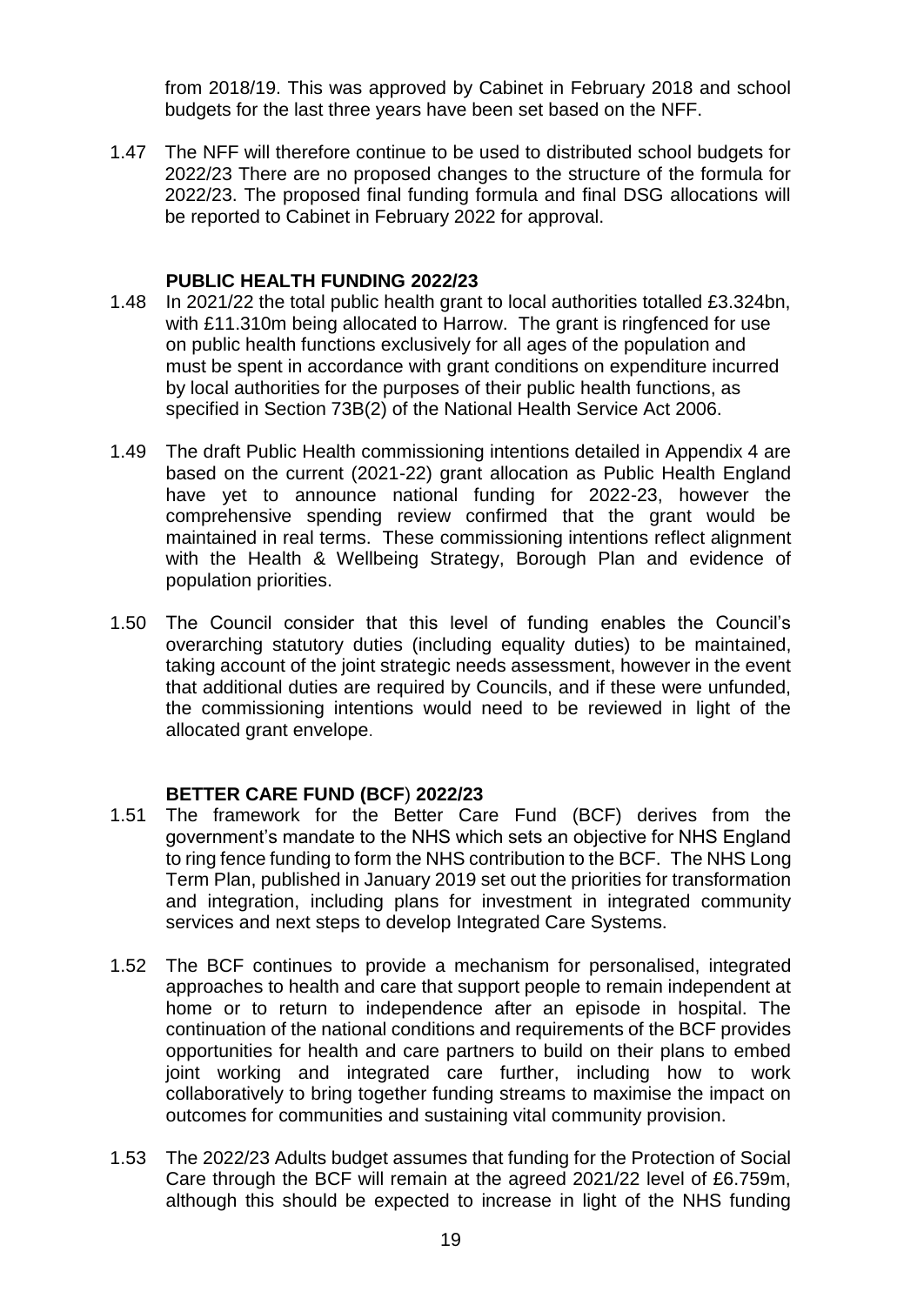commitments made within the spending review. The Better Care Fund Policy statement and Policy Framework and Planning Requirements will provide the detailed guidance when published in early 2022 (usually March), however the requirements around integration and collaborative working are expected to continue.

1.54 The 2022/23 BCF plan will be signed off by the Health & Wellbeing Board ahead of submission to, and assurance by, NHS England.

#### **RESERVES AND CONTINGENCIES**

- 1.55 Reserves and contingencies need to be considered in the context of their role to protect the Council's financial standing and in the context of the overall risks that the Council faces during a continuing period of economic uncertainty. The MTFS reflects the Council's need to ensure an adequate level of reserves and contingencies which will enable it to manage the risks associated with delivery of the budget including equalities impacts and unforeseen events. The Councils overall reserves position is reported to Cabinet quarterly as part of the revenue monitoring update. At quarter 2 (end of September 2021), total reserves are £64.720m. After accounting for ear marked reserves and the £15.7m recommended to balance the 2022/23 budget, this does leave the Councils remaining non ear marked reserves at a much-reduced level:
	- Contingency for Unforeseen items £1.248m (on going revenue reserve)
	- $\bullet$  General Fund £10m
	- London Living Wage £250k (provision recommended for base budget)
	- Business Risk Reserve £3.350m
	- MTFS Implementation Reserve £349k
	- Balance Budget Planning MTFS £136k
- 1.56 At the end of the financial year, all reserves are reviewed. The Director of Finance and Assurance will report on the adequacy of the Council's reserves as required in the budget setting report in February 2022.

# **LONDON BOROUGHS GRANTS SCHEME**

1.57 Harrow's contribution to the London Borough's Grant Scheme was £187k in 2021/22. At the time of writing this report the Council has not been notified of the recommended contribution for 2022/23. To ensure that the Council can respond to London Council's when contribution rates are notified, it is recommended that Cabinet authorise the Director of Finance & Assurance to agree Harrow's 2022/23 contribution to the London Borough's Grant Scheme, in consultation with the Portfolio Holder for Finance and Resources. The contribution rate will be reported to Cabinet in February 2022 as part of the final budget.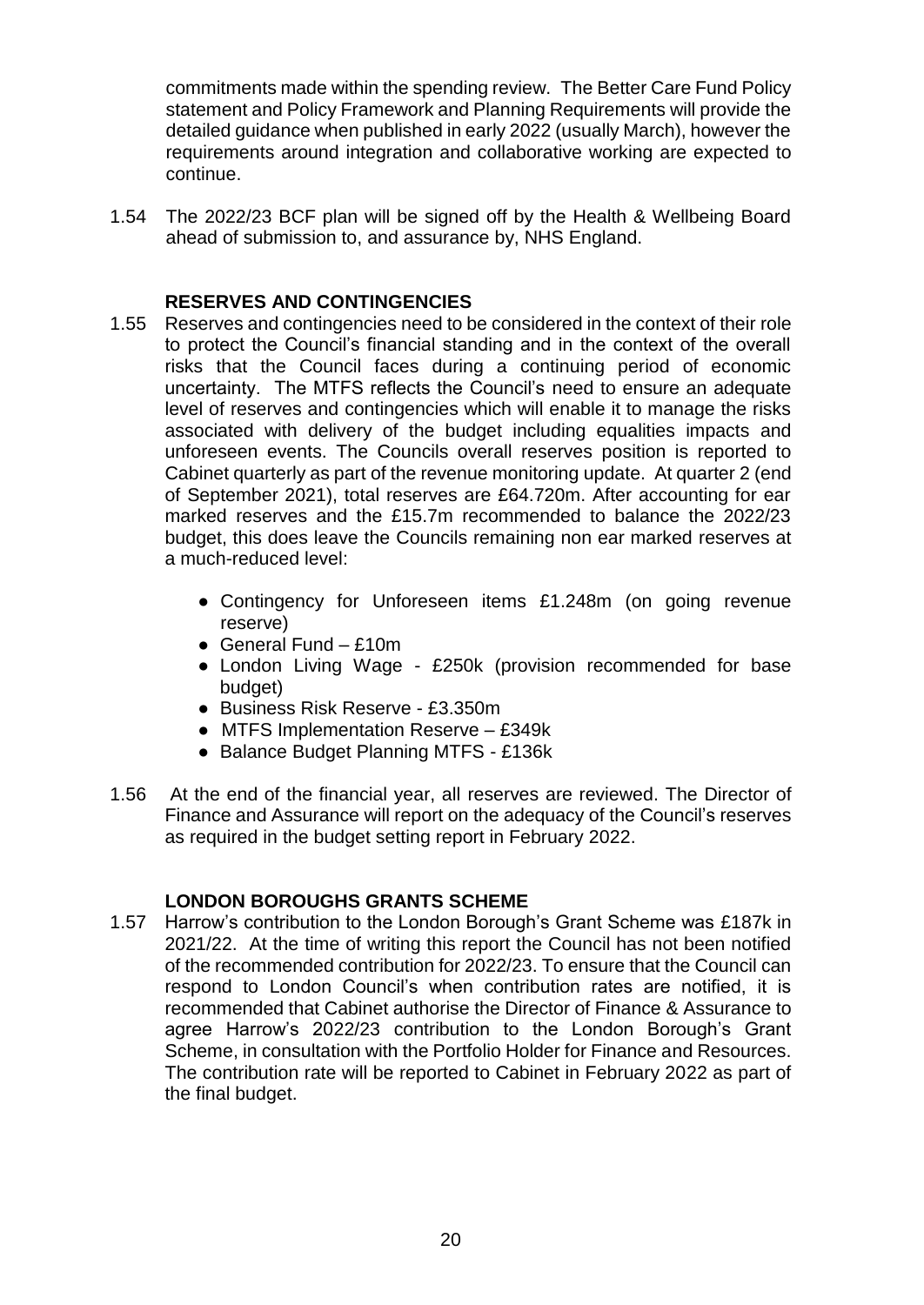# **2.0 CONSULTATION**

- 2.1 As a matter of public law the duty to consult with regards to proposals to vary, reduce or withdraw services will arise in 4 circumstances:
	- Where there is a statutory requirement in the relevant legislative framework;
	- Where the practice has been to consult or where a policy document states the council will consult then the council must comply with its own practice or policy;
	- Exceptionally, where the matter is so important that there is a legitimate expectation of consultation and;
	- Where consultation is required to complete an equalities impact assessment.
- 2.2 Regardless of whether the council has a duty to consult, if it chooses to consult, such consultation must be carried out fairly. In general, a consultation can only be considered as proper consultation if:
	- Comments are genuinely invited at the formative stage;
	- The consultation documents include sufficient reasons for the proposal to allow those being consulted to be properly informed and to give an informed response;
	- There is adequate time given to the consultees to consider the proposals;
	- There is a mechanism for feeding back the comments and those comments are conscientiously taken into account by the decision maker / decision making body when making a final decision;
	- The degree of specificity with which, in fairness, the public authority should conduct its consultation exercise may be influenced by the identity of those whom it is consulting and;
	- The consultation is clear on the reasons and extent to which alternatives and discarded options have been discarded.
- 2.3 Public consultation on the overall budget for 2022/23 will commence on 10 December 2021 and will last for a period of 4 weeks ending 07 January 2022 before the final budget is recommended to Full Council on the 24 February 2022.The public consultation will give residents an opportunity to comment on the 2022/23 overall budget before final decisions are formalised in the council's annual budget. Other key stakeholders, including Union Representatives, local businesses, employees and the Council Scrutiny function will also be fully consulted in the draft budget and MTFS before final approval.
- 2.4 In terms of service specific consultations, the council has a duty to consult with residents and service users in a number of different situations including where proposals to significantly vary, reduce or withdraw services. Consultation is also needed in other circumstances, for example to identify the impact of proposals or to assist with complying with the council's equality duties. Where appropriate, separate service specific consultations have already taken place or will be taking place for the 2022/23 savings and may be subject to a separate cabinet report.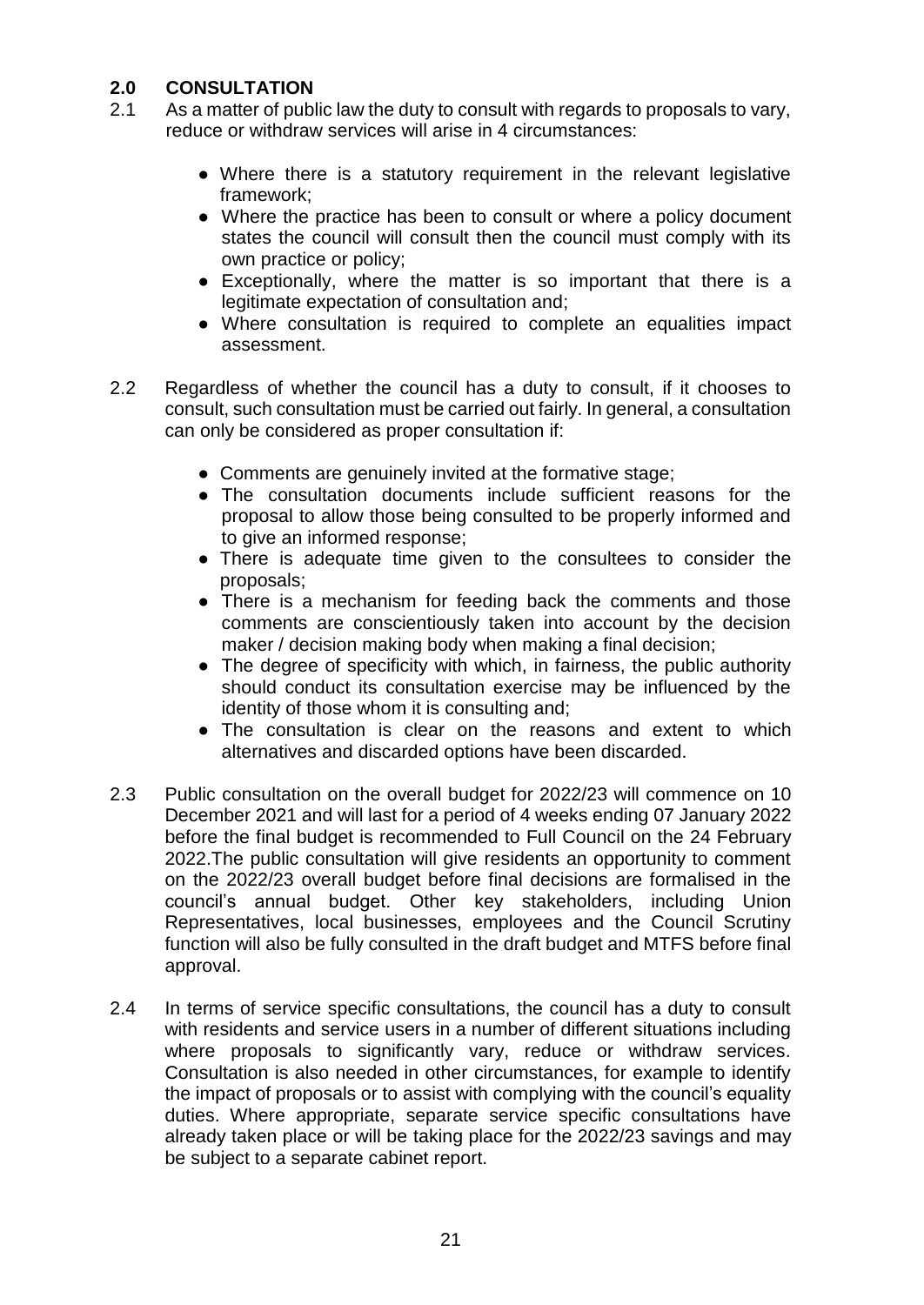# **3.0 PERFORMANCE ISSUES**

In terms of financial performance, Cabinet are updated quarterly of forecast spend against the agreed budget and achievement of savings built into the budget. The same information is also presented to the Performance and Finance Scrutiny Sub Committee regularly throughout the year.

#### **4.0 RISK MANAGEMENT IMPLICATIONS**

4.1 Risks included on corporate or directorate risk register? Yes – Inability to deliver the Council's MTFS is included in the Corporate Risk Register

Separate risk register in place? No

The relevant risks contained in the register are attached/summarised below. Yes

The following key risks should be considered when agreeing the recommendations in this report:

| <b>Risk Description</b>                                                                                                                                                                                                                                                                                                                                                                                    | <b>Mitigations</b>                                                                                                                                                                                                                                                                                                                                                                                                                                           | <b>RAG Status</b>                                                                                                                                                |
|------------------------------------------------------------------------------------------------------------------------------------------------------------------------------------------------------------------------------------------------------------------------------------------------------------------------------------------------------------------------------------------------------------|--------------------------------------------------------------------------------------------------------------------------------------------------------------------------------------------------------------------------------------------------------------------------------------------------------------------------------------------------------------------------------------------------------------------------------------------------------------|------------------------------------------------------------------------------------------------------------------------------------------------------------------|
| Inability to deliver the<br>Council's<br>approved<br>MTFS - over the next 3<br>years leading to<br>an<br>inability<br>to<br>set<br>a<br>balanced budget and<br>provide core services                                                                                                                                                                                                                       | Process to challenge and<br>$\bullet$<br>quality-assure MTFS savings<br>and impacts submitted<br>Process to ensure MTFS<br>$\bullet$<br>accurately reflects demand &<br>legislative changes<br>In-year Revenue & Capital<br>$\bullet$<br>monitoring reported to CSB,<br>Cabinet and all members<br>regularly<br>Revenue budget contingency<br>$\bullet$<br>remains in in place for<br>unforeseen items<br>Strategic financial planning<br>with CSB & Cabinet | Red<br>Atl<br>Quarter<br>3<br>2020/21 this risk<br>is rated at B2 on<br>Corporate<br>the<br>Risk Register -<br>high:<br>likelihood<br>critical<br>and<br>impact. |
| The draft budget was<br>based on the Spending<br><b>Review</b><br>2021<br>that<br>confirmed broad plans<br>for public spending for<br>2022/23. There is a risk<br>the<br>Indicative<br>that<br>Settlement<br>Financial<br>which is expected mid<br>late<br>December<br>to<br>followed by the Final<br>Settlement<br>later<br>no<br>2022<br>than<br>January<br>differ<br>requiring<br>changes to the budget | Draft budget based on most<br>$\bullet$<br>up to date information from<br><b>London Councils and DHLUC</b><br>based on prudent<br>assumptions<br>The final budget will be<br>$\bullet$<br>prepared taking into account<br>the Final Settlement<br>There is a contingency for<br>$\bullet$<br>unforeseen items (£1.248m)<br>which is intended to support<br>uncertainties                                                                                     | <b>Amber</b>                                                                                                                                                     |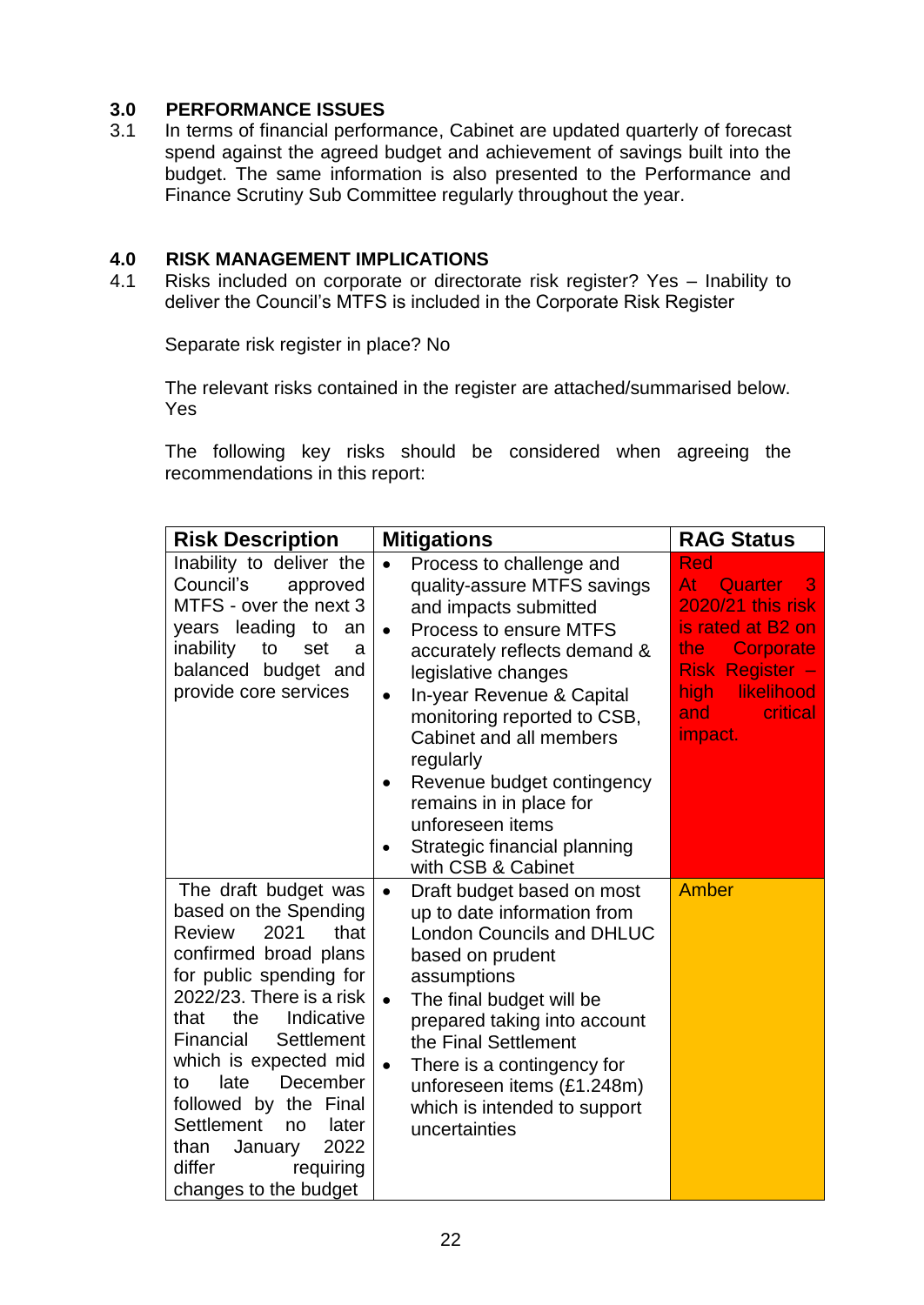| The<br>budget<br>0f<br>gap<br>£14.847m identified for<br>2023/24 is larger than<br>predicted<br>and<br>the<br>estimated<br>balanced<br>budget for 2024/25 is<br>unachievable. | Draft budget based on most<br>$\bullet$<br>up to date information from<br><b>London Councils and DHLUC</b><br>based on prudent<br>assumptions<br>Directorate pressures have<br>$\bullet$<br>been included where known<br>The Council still has its<br>$\bullet$<br>general fund reserve balance<br>of £10m                                                                                                                                                                                                                                                                    | <b>Amber</b> |
|-------------------------------------------------------------------------------------------------------------------------------------------------------------------------------|-------------------------------------------------------------------------------------------------------------------------------------------------------------------------------------------------------------------------------------------------------------------------------------------------------------------------------------------------------------------------------------------------------------------------------------------------------------------------------------------------------------------------------------------------------------------------------|--------------|
| The application of one<br>off reserves to balance<br>2022/23<br>the<br>budget<br>pushes the budget gap<br>into 2023/24                                                        | The Council still has its<br>$\bullet$<br>general fund reserve balance<br>of £10m<br>£x of other non- earmarked<br>$\bullet$<br>reserves remain on the<br>balance sheet to help support<br>the MTFS<br>Development of a fully costed<br>budget and implementation<br>plan addressing the budget<br>gap and reported to Cabinet<br>which could include in year<br>savings for 2022/23                                                                                                                                                                                          | <b>Red</b>   |
| <b>Balanced</b><br>budget for<br>2021/22 not achieved<br>adversely impacting on<br>the 2022/23 budget                                                                         | There is a contingency for<br>$\bullet$<br>unforeseen items (£1.248m)<br>which has not been called<br>upon<br>Harrow has a good track<br>٠<br>record of robust financial<br>management and has not<br>reported a revenue budget<br>overspend for many years.<br>The 'Qtr 2 Revenue and<br><b>Capital Budget Monitoring</b><br>2021/22' report forecasts a<br>net overspend of £101k. This<br>is reduction of £540k on the<br>Qtr 1 reported forecast and is<br>a positive sign the Council will<br>achieve a balanced budget<br>position by the end of the<br>financial year. | Green        |

# **5.0 LEGAL IMPLICATIONS**

Section 31A of the Local Government Finance Act 1992 requires billing authorities to calculate their council tax requirements in accordance with the prescribed requirements of that section. This requires consideration of the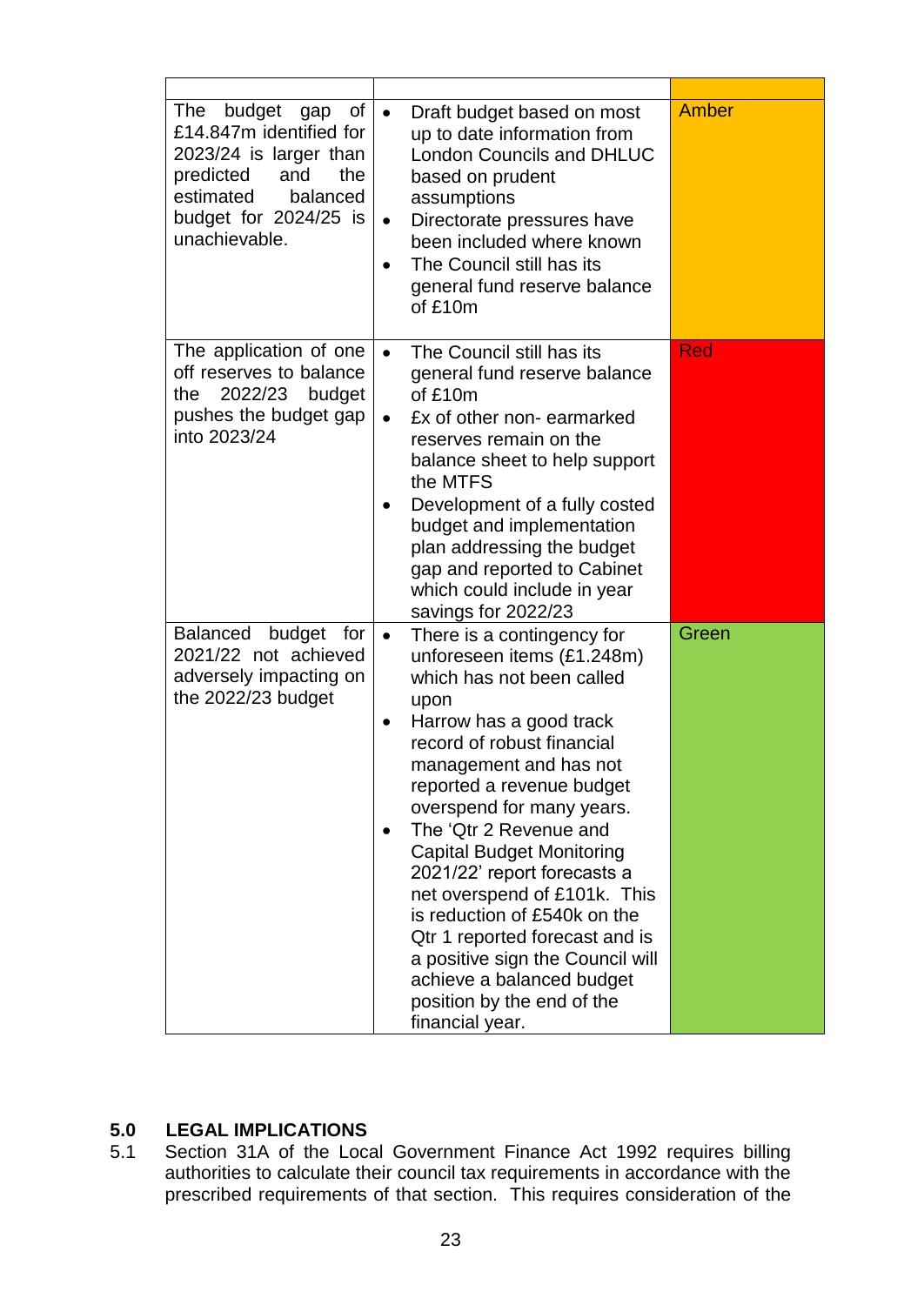authority's estimated revenue expenditure for the year in order to perform its functions, allowances for contingencies in accordance with proper practices, financial reserves and amounts required to be transferred from general fund to collection fund.

- 5.2 Local authorities owe a fiduciary duty to council tax payers, which means it must consider the prudent use of resources, including control of expenditure, financial prudence in the short and long term, the need to strike a fair balance between the interests of council tax payers and ratepayers and the community's interest in adequate and efficient services and the need to act in good faith in relation to compliance with statutory duties and exercising statutory powers.
- 5.3 Cabinet is approving these proposals for consultation after which a cumulative equalities impact will be drafted. These proposals will be referred to Council so that Council can approve the budget envelope and set the Council Tax. There will be contingencies within the budget envelope so that decision makers have some flexibility should any decisions have detrimental equalities impacts that cannot be mitigated.

# **6.0 FINANCIAL IMPLICATIONS**

6.1 Financial Implications are integral to this report.

#### **7.0 PROCUREMENT IMPLICATIONS**

7.1 There are no procurement implications arising from this report.

# **8.0 EQUALITIES IMPLICATIONS / PUBLIC SECTOR EQUALITY DUTY**

8.1 Decision makers should have due regard to the public sector equality duty in making their decisions. The equalities duties are continuing duties they are not duties to secure a particular outcome. The equalities impact will be revisited on each of the proposals as they are developed. Consideration of the duties should precede the decision. It is important that Cabinet has regard to the statutory grounds in the light of all available material such as consultation responses. The statutory grounds of the public sector equality duty are found at section 149 of the Equality Act 2010 and are as follows:

*A public authority must, in the exercise of its functions, have due regard to the need to:*

- *(a) eliminate discrimination, harassment, victimisation and any other conduct that is prohibited by or under this Act;*
- *(b) advance equality of opportunity between persons who share a relevant protected characteristic and persons who do not share it;*
- *(c) Foster good relations between persons who share a relevant protected characteristic and persons who do not share it. Having due regard to the need to advance equality of opportunity between persons who share a relevant protected characteristic and persons who do not share it involves having due regard, in particular, to the need to:*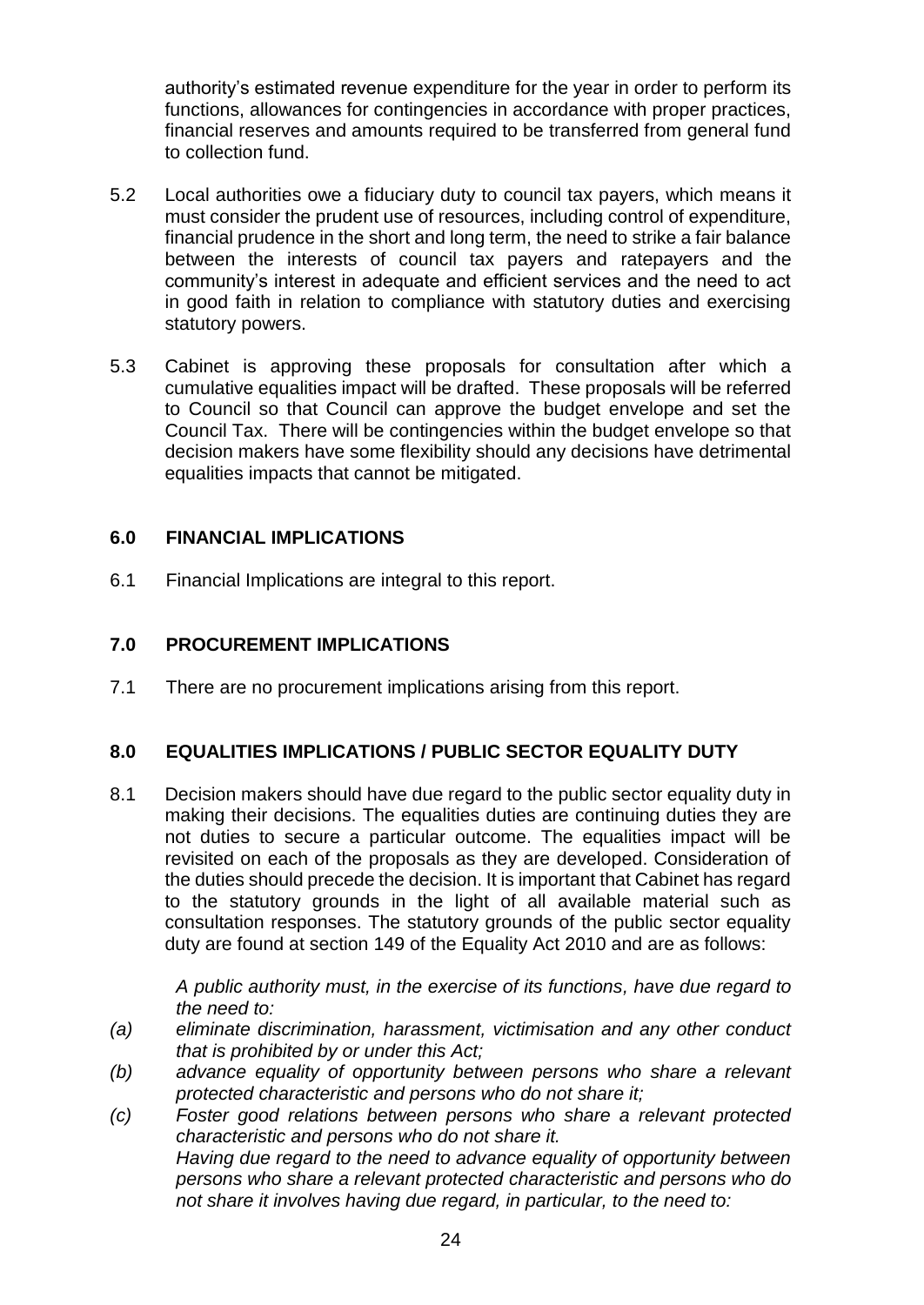- *(a) remove or minimise disadvantages suffered by persons who share a relevant protected characteristic that are connected to that characteristic;*
- *(b) take steps to meet the needs of persons who share a relevant protected characteristic that are different from the needs of persons who do not share it;*
- *(c) Encourage persons who share a relevant protected characteristic to participate in public life or in any other activity in which participation by such persons is disproportionately low.*

*The steps involved in meeting the needs of disabled persons that are different from the needs of persons who are not disabled include, in particular, steps to take account of disabled persons' disabilities.*

Having due regard to the need to foster good relations between persons who share a relevant protected characteristic and persons who do not share it involves having due regard, in particular, to the need to:

- *(a) Tackle prejudice, and*
- *(b) Promote understanding.*

*Compliance with the duties in this section may involve treating some persons more favourably than others; but that is not to be taken as permitting conduct that would otherwise be prohibited by or under this Act.* 

*The relevant protected characteristics are:*

- *Age*
- *Disability*
- *Gender reassignment*
- *Pregnancy and maternity*
- Race
- *Religion or belief*
- *Sex*
- *Sexual orientation*
- *Marriage and Civil partnership*
- 8.2 Directorate proposals will be subject to an initial equalities impact assessment followed by a full assessment where appropriate. These will be published along with the final budget and MTFS report to February Cabinet. An assessment will also be carried out on the whole budget, when all proposals have been identified, to ensure that decision makers are aware of any overall equalities impact on the protected characteristics listed above.

# **9.0 COUNCIL PRIORITIES**

- 9.1 The Council's draft budget for 2020//21 has been prepared in line with the Council's priorities:
	- Building a Better Harrow
	- Supporting Those Most in Need
	- Protecting Vital Public Services
	- Delivering a Strong Local Economy for All
	- Modernising Harrow Council